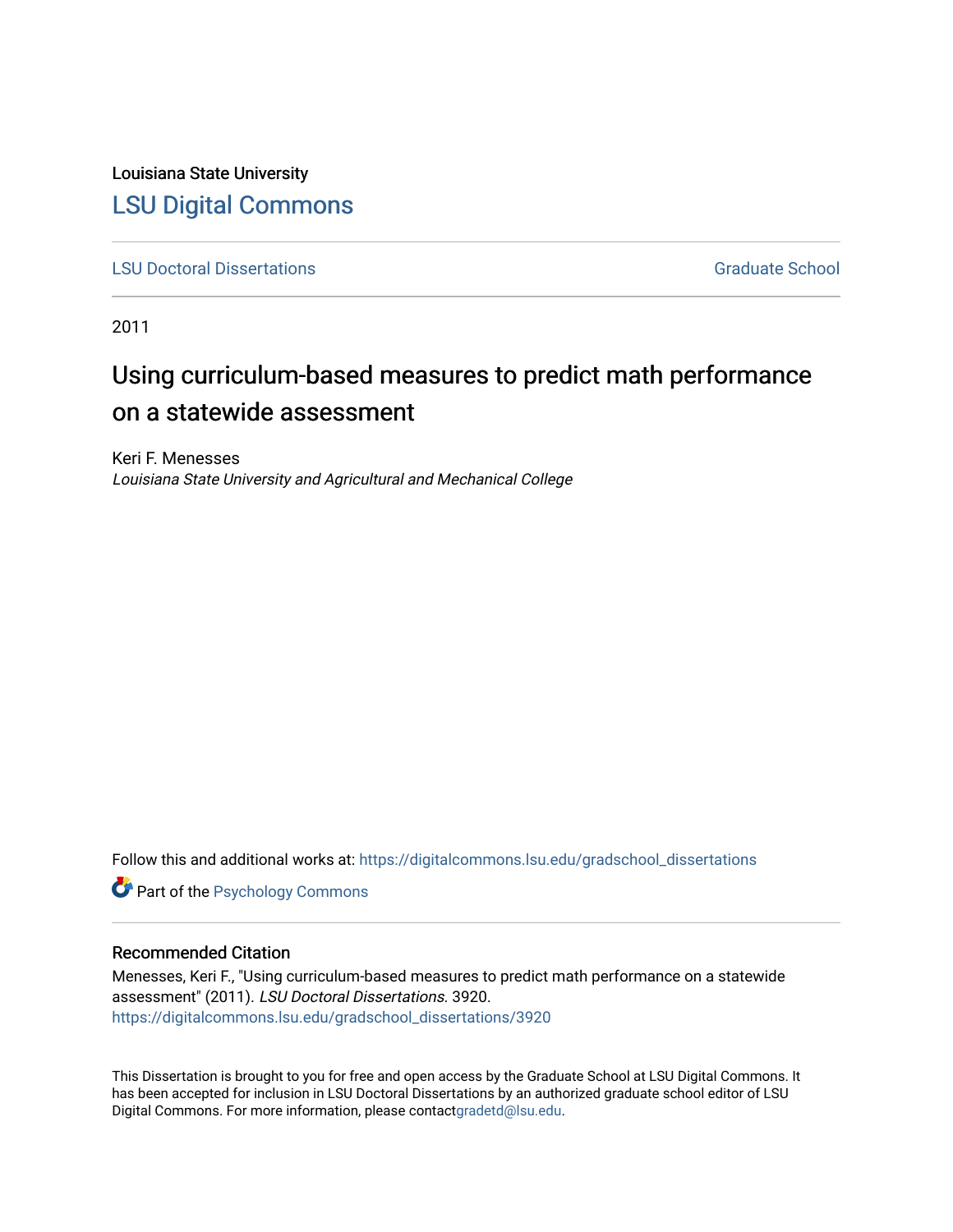### USING CURRICULUM-BASED MEASURES TO PREDICT MATH PERFORMANCE ON A STATEWIDE ASSESSMENT

A Dissertation

Submitted to the Graduate Faculty of the Louisiana State University and Agricultural and Mechanical College in partial fulfillment of the requirements for the degree of Doctor of Philosophy

in

The Department of Psychology

by Keri F. Menesses B.S., Louisiana State University, 2005 M.A., Louisiana State University, 2008 August 2011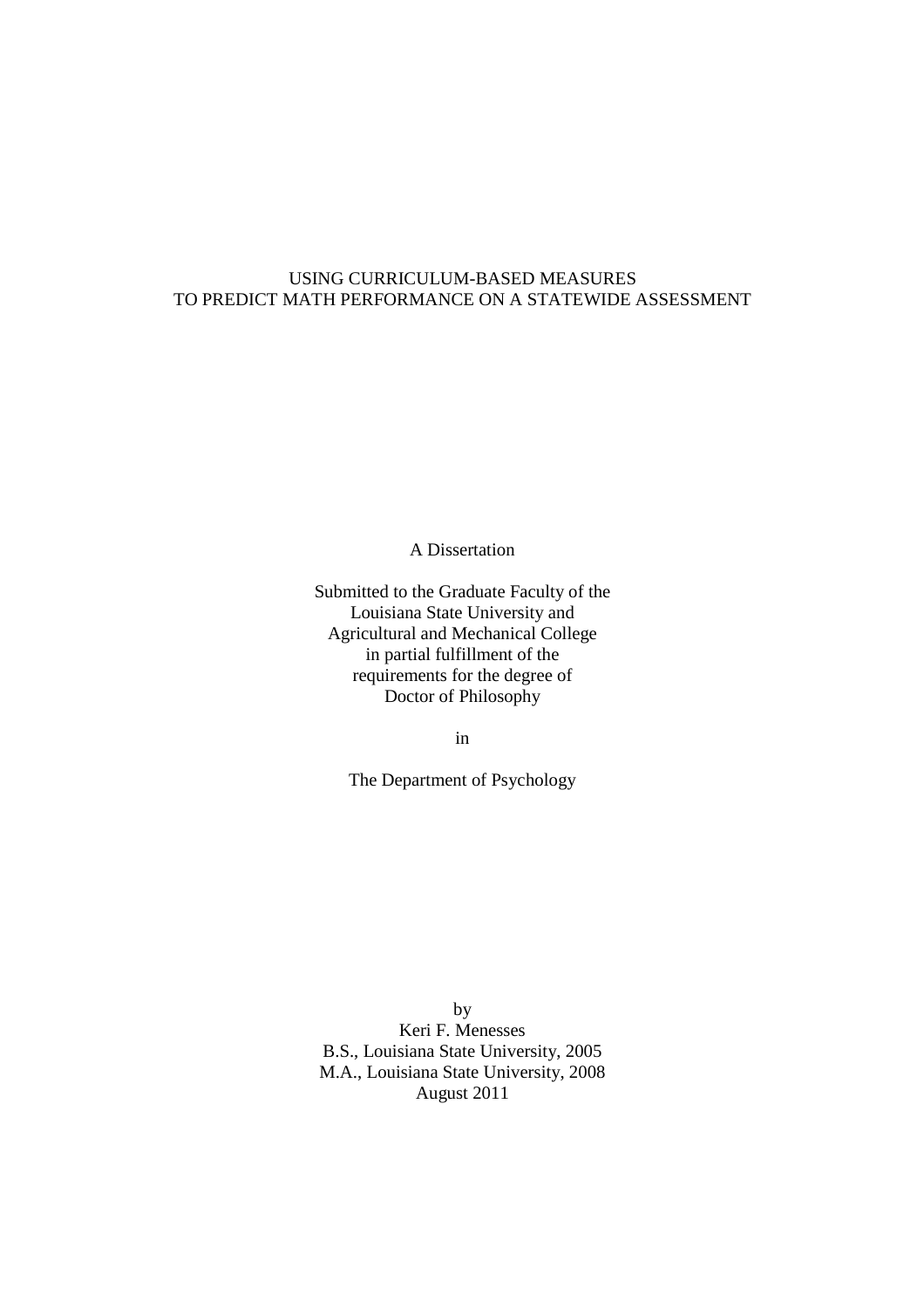## **TABLE OF CONTENTS**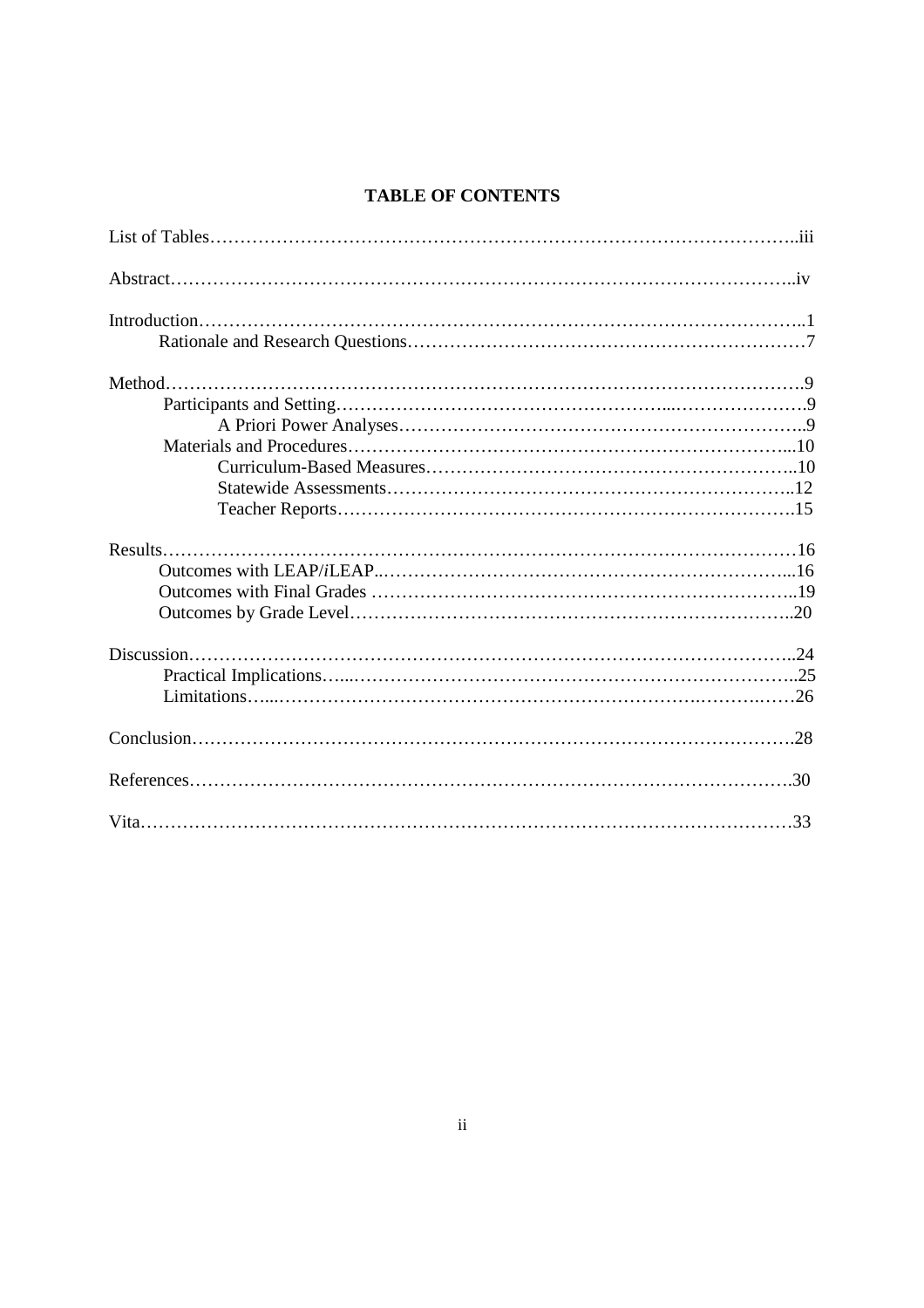## **LIST OF TABLES**

| 2. Range of scaled scores associated with math achievement levels on <i>i</i> LEAP and LEAP tests for |
|-------------------------------------------------------------------------------------------------------|
| 3. Pearson correlations between math scores on statewide test and M-CBM and M-CAP                     |
|                                                                                                       |
|                                                                                                       |
| 6. Correlations between math probes and statewide test scores and final math grades across grade      |
|                                                                                                       |
|                                                                                                       |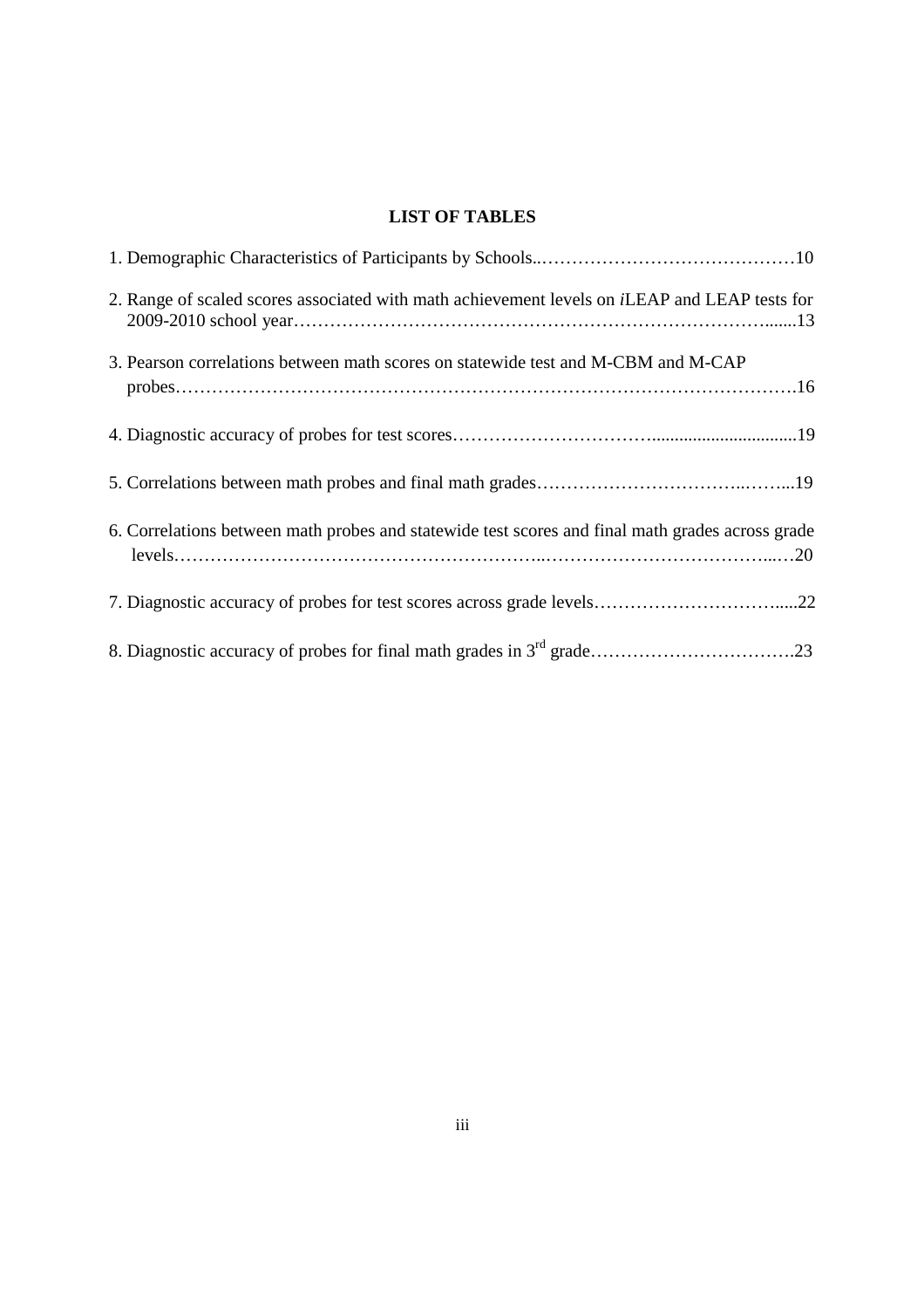#### **ABSTRACT**

One hundred forty-six students in third, fourth, and fifth grades completed two types of curriculum-based measurement (CBM) math probes, math computation and math concepts/ applications, in the winter and spring. The relationship between scores on the math probes and scores on the math portion of the Louisiana statewide assessments were analyzed by computing correlation coefficients and conducting multiple regression analyses. Both types of probes were significantly correlated with test outcomes, yet the concepts/applications probes were stronger predictors of test performance. The diagnostic accuracy of the probes was determined using receiver operating characteristic (ROC) curve analyses, which established cut scores that are associated with passing the statewide test and revealed the concepts/applications probes have higher overall correct classification rates. Having the ability to predict performance on highstakes tests enhances the utility of CBM and provides the opportunity for educators to intensify instruction for at-risk students before they experience failure.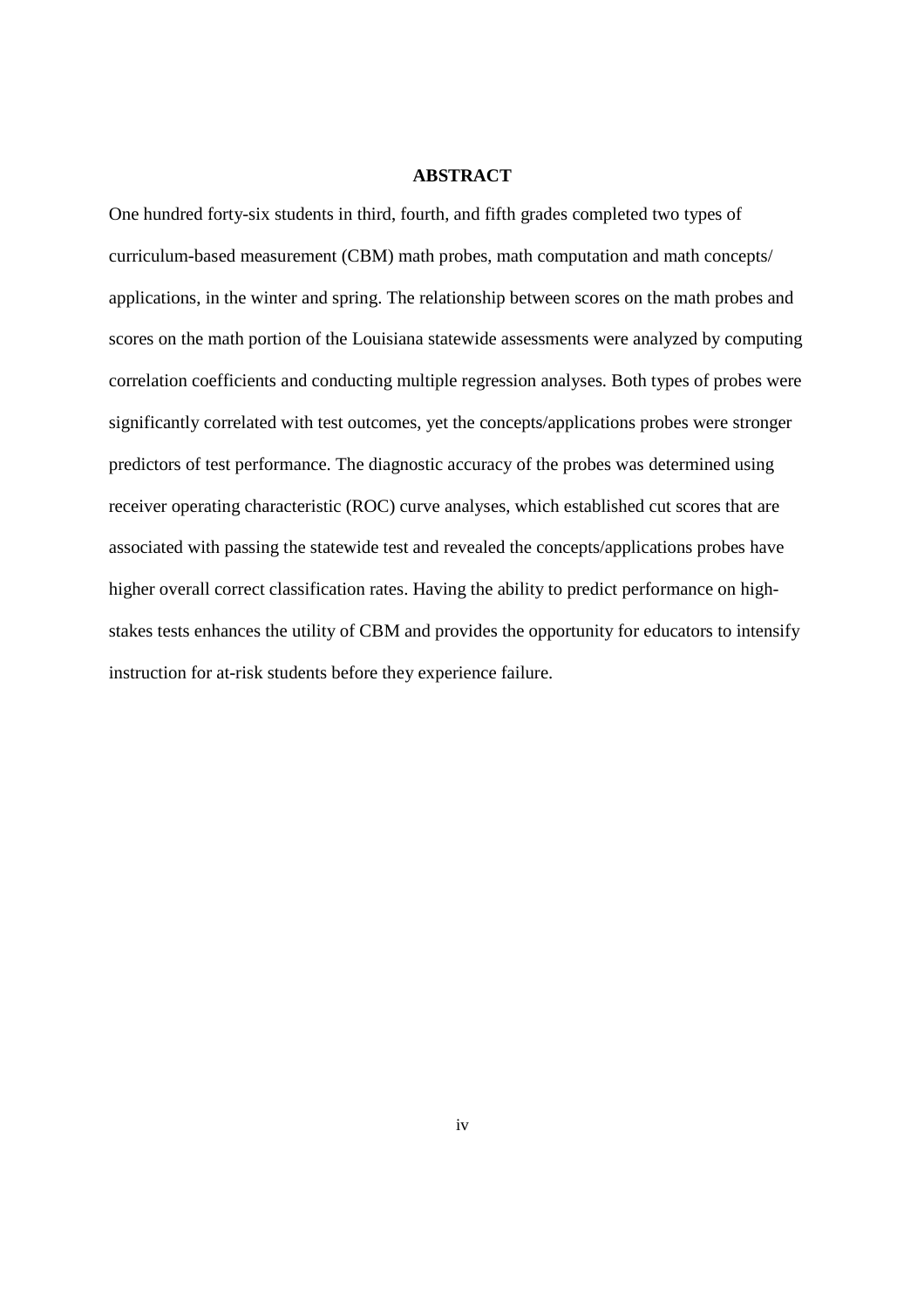#### **INTRODUCTION**

 With the passage of the No Child Left Behind Act (NCLB, 2001), states and districts face extensive accountability standards for the performance and annual progress of every student in their schools. Each state is required to set high standards for what students should know and how they should demonstrate their knowledge at each grade level as well as to establish clear, measurable goals for progress, with the ultimate goal of improving individual student outcomes. NCLB (2001) called for a standards-based reform movement in education; rather than focusing on how they compare to classmates, as in norm-referenced assessment, all students are assessed in comparison to a set criterion in this standards-based system. Every state is required to administer a standardized assessment of basic skills to students in grades 3 through 8 in order to assess proficiency in core academic areas such as reading and math and to determine if schools are achieving "adequate yearly progress" (NCLB, 2001) based on the state's standards (Braden, 2002; Linn, 2000).

These statewide tests are considered "high-stakes" tests, single assessments that have a predetermined cut score used to distinguish those who pass from those who fail, with direct consequences associated with passing and failing. For example, major decisions such as retaining students, terminating teachers, and removing funding, accreditation, or administrative control from schools are based on the outcomes of statewide tests. Given that the scores of all students in a school determine the school's success and schools' scores are used to determine state performance, there is substantial pressure on teachers to raise students' test scores. Teachers often narrow their curriculum by "teaching to the test" (Popham, 2003), intending not only to increase student performance but also to avoid salary cuts and even job loss. Also, because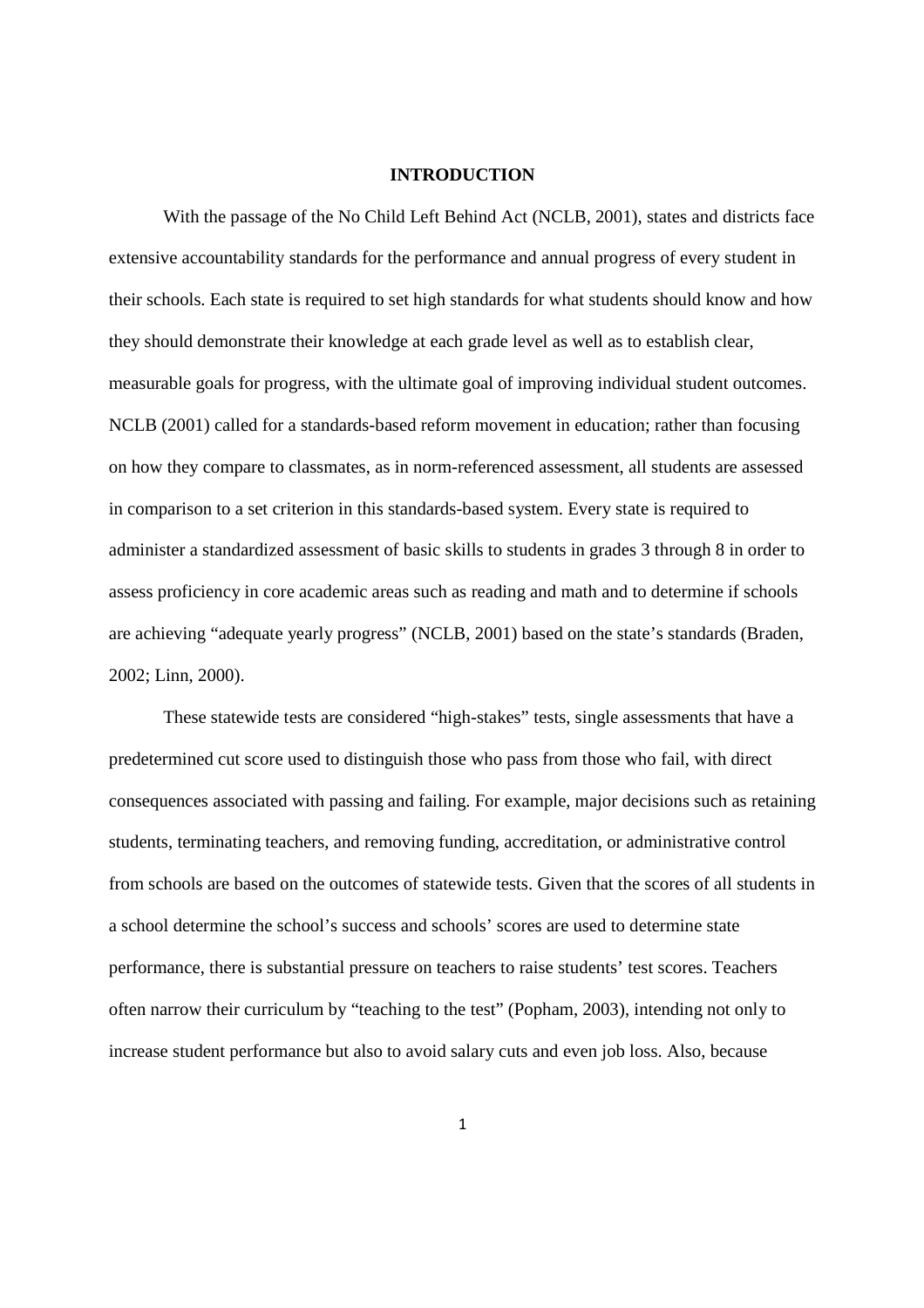students are made aware of the impending consequences of these assessments, test anxiety becomes common (Cizek & Burg, 2006).

Although these standardized tests are designed to measure overall academic achievement and are used to make high-stakes decisions, they typically provide too little information too late (McGlinchey & Hixson, 2004). Generally, statewide assessments are conducted near the end of the school year with the intention of determining whether the instruction provided throughout the year was effective, which does not allow time to modify instruction for students in need of more intensive services. It can be argued that decisions such as retention, which can result in detrimental consequences for students (Jimerson, 2001), should not be solely based on a one-shot assessment. Rather, students and teachers should be assessed and given performance feedback throughout the year, which can improve the probability of schools continuing effective practices and modifying or eliminating ineffective instructional procedures (Good, Simmons, & Kame'enui, 2001). Ensuring effective instruction is being provided *during* the school year not only prevents individual students from failing but also entire schools from performing poorly. Furthermore, an assessment that is able to provide an indication of future performance on the statewide test may reduce a significant amount of pressure experienced by teachers and students as test dates approach.

Aside from their inability to be administered frequently enough to monitor progress, statewide assessments fail to provide information about student attainment of specific educational goals and thus lack instructional validity (Crawford, Tindal & Stieber, 2001; Popham, 2003). If a student fails the reading section of a high-stakes test, the student's teacher will be aware of his or her difficulties in reading but will most likely be unsure of the specific reading skills that require more practice. Assessments that have treatment validity, or inform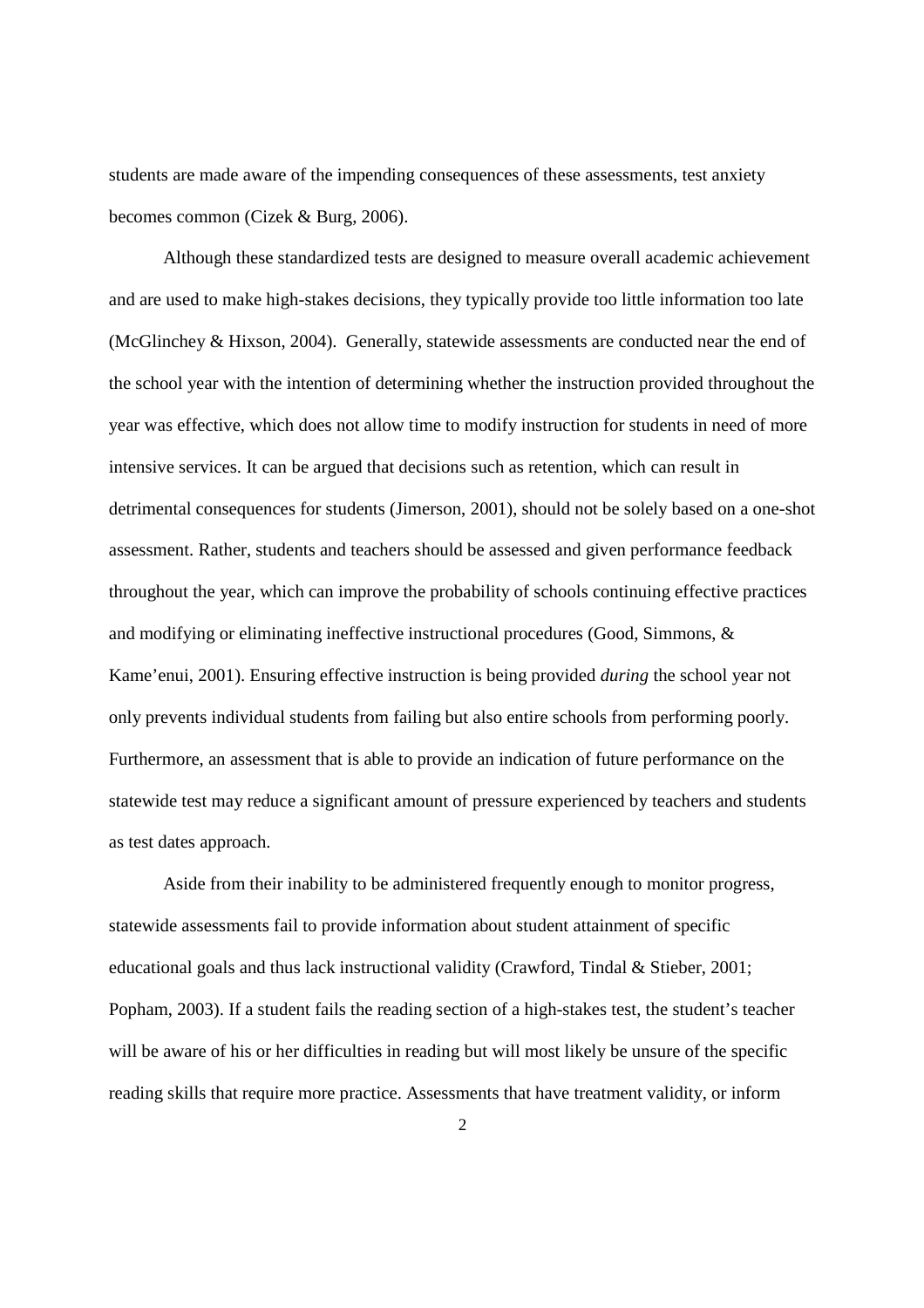intervention (Hayes, Nelson, & Jarrett, 1987), have obvious advantages over those that do not; the more specifically a test can pinpoint deficits in academic skills, the more useful the test can be when designing interventions that directly address the identified deficits. Curriculum-based measurement (CBM) is a type of assessment that can inform treatment as well as be administered frequently enough to monitor progress throughout the school year.

CBM has been established as a reliable and valid method of identifying academic concerns and monitoring student response to instructional programs (Deno, Espin, & Fuchs, 2002; Fuchs & Fuchs, 1999). The tasks involved in CBM serve as general outcome measures (GOM) which represent the global content (rather than sub-skills) in the academic domain being assessed (Fuchs & Deno, 1991). In addition, CBM is comprised of a set of standardized procedures that are easy and efficient to administer and score, and the resulting data can be used to inform the design of instructional interventions (Deno et al., 2002; Fuchs & Deno, 1991; Fuchs & Fuchs, 1999). CBM has been developed in reading, math, writing, and spelling. Some uses of CBM include screening to identify students at-risk for academic failure, establishing local norms, monitoring student progress, classifying students, and evaluating intervention effectiveness (Hosp, Hosp, & Howell, 2007).

Most recently, while investigating the range of applications of CBM, researchers have found that there are moderate to strong correlations between oral reading CBM scores and scores on high-stakes tests in eight states: Colorado (Shaw & Shaw, 2002), Florida (Buck & Torgeson, 2003), Michigan (McGlinchey & Hixson, 2004), Minnesota (Hintze & Silberglitt, 2005), North Carolina (Barger, 2003), Oregon (Good, Simmons, & Kame'enui, 2001), Pennsylvania (Shapiro, Keller, Lutz, Santoro, & Hintze, 2006), and Washington (Stage & Jacobsen, 2001). Furthermore, CBM reading scores that indicate a student will pass the statewide assessment have been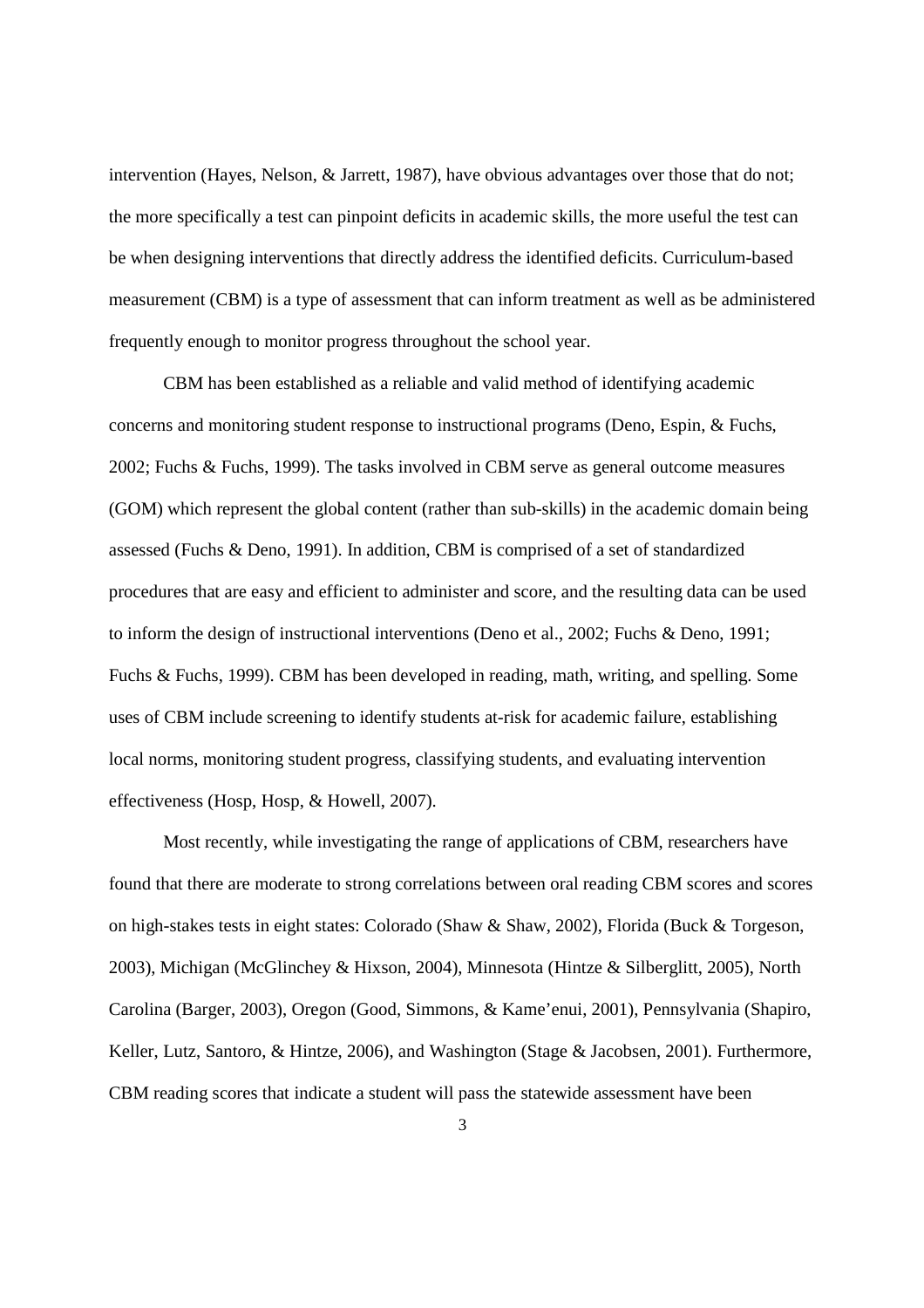identified. For example, Good et al. (2001) determined a third grader who can read 110 words or more on an oral reading probe is likely to pass the Oregon test. Studies have found a similar relationship between math CBM probes and math scores on statewide tests (Helwig, Anderson, & Tindall, 2002; Jiban & Deno, 2007; Shapiro et al., 2006), although correlations are slightly weaker than those found with reading CBM probes.

These findings have significant implications in that administrators, teachers, and students do not need to wait until the end of the school year to determine where they stand in comparison to established standards as individuals and as a school. Also, because CBM outcomes are significantly related to measures more commonly used in schools to evaluate student performance and progress (i.e. tests), the usefulness and practical significance of CBM is enhanced. Most importantly, having the ability to predict students' test results allows a school to take action in remediating students who are identified as at-risk for failing the statewide assessment months before the test is administered. Such proactive measures may prevent multiple negative consequences that could ensue as a result of students failing high-stakes tests.

Although most research on the relationship between CBM scores and statewide test scores involves oral reading fluency probes, researchers have begun to investigate this relationship with math CBM, and in particular, math concepts/applications probes (Helwig et al., 2002; Shapiro et al., 2006; Keller-Margulis, Shapiro, & Hintze, 2008). Rather than measure foundational strategies and procedural knowledge by presenting basic math facts, which is done with computational math CBM probes, concepts/applications probes measure conceptual knowledge by presenting charts, graphs, measurement, time, money, and word problems. The logic behind developing and administering conceptually-based math probes is to assess students' ability to reason mathematically and apply computation skills to various scenarios, rather than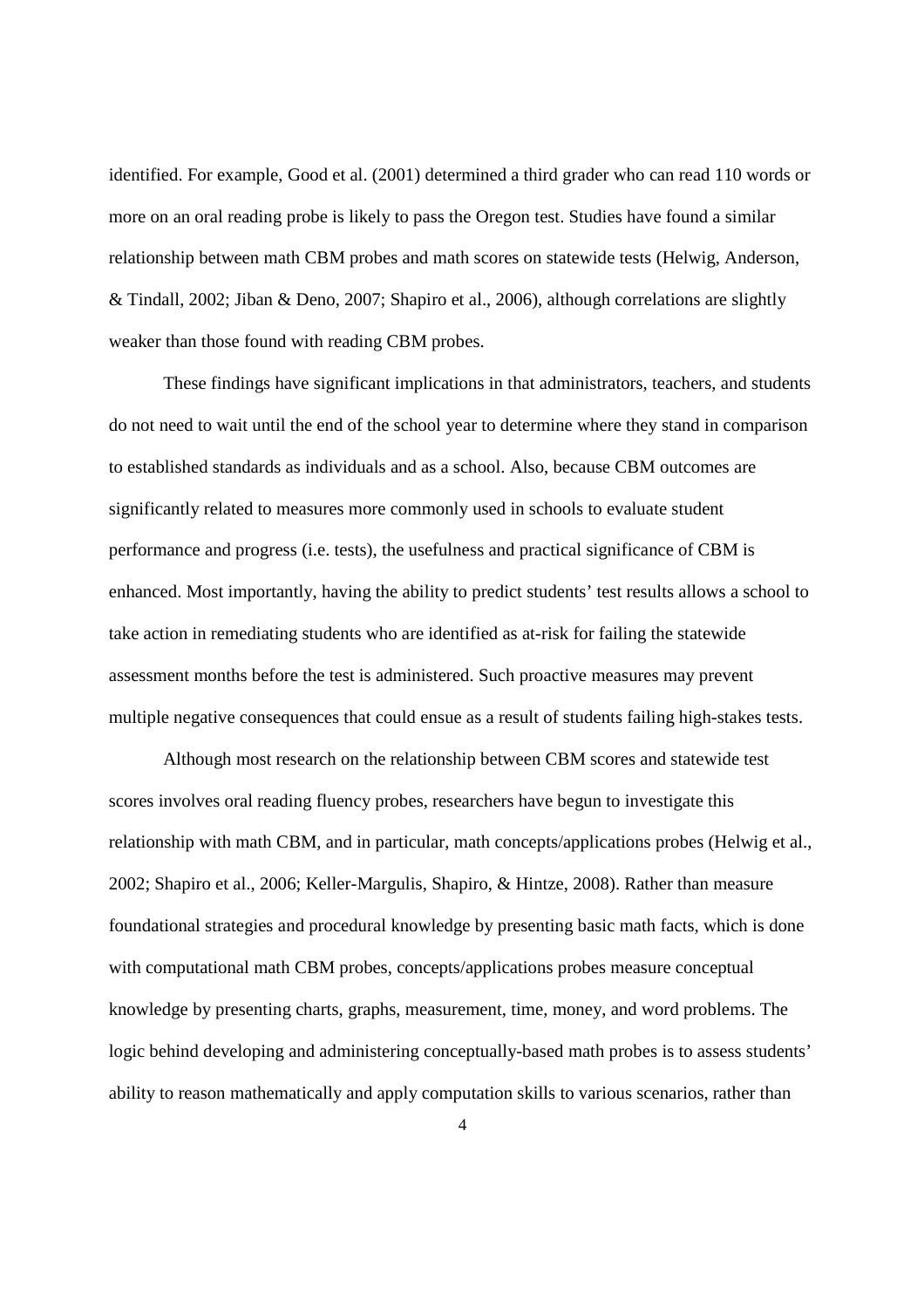solve problems in isolation (Fuchs, Fuchs, & Zumeta, 2008). Also, investigating the relationship between scores on a conceptually-based CBM and scores on a statewide test is a logical evaluation because high-stakes tests do not simply contain math facts but rather, require students to apply math reasoning skills to many different types of problems.

Helwig and colleagues (2002) were the first to investigate the relationship between scores on conceptually-based math CBM and performance on a computer adaptive test that paralleled a statewide (Oregon) assessment. Eighth-grade students completed the computer test and a math CBM probe containing 11 conceptual problems. A Pearson product-moment correlation demonstrated a strong relationship between the two math measures  $(r = .80)$ , and a discriminate function analysis indicated the conceptual math probe predicted with 81% accuracy which students would and would not score high enough on the computer test to meet the state standard. Helwig et al. (2002) discussed support of their theory that the more successful students are at completing conceptual math CBM probes, the more likely they have developed well-networked mathematical schemas and the higher they will score on standardized measures of general math achievement. The authors emphasized the significance of using CBM to estimate where students stand in relation to state benchmarks throughout the year and called for more research on this relationship.

Shapiro et al. (2006) expanded this area of research by investigating the relationship between statewide (Pennsylvania) test performance and math CBM scores using both computational and concepts/applications probes. Elementary school students across two districts were administered probes in the fall, winter, and spring, and the statewide test was conducted in the spring. With both types of CBMs, the winter probes were the best predictors of the spring statewide test scores. As for correlations with the state standardized test scores, the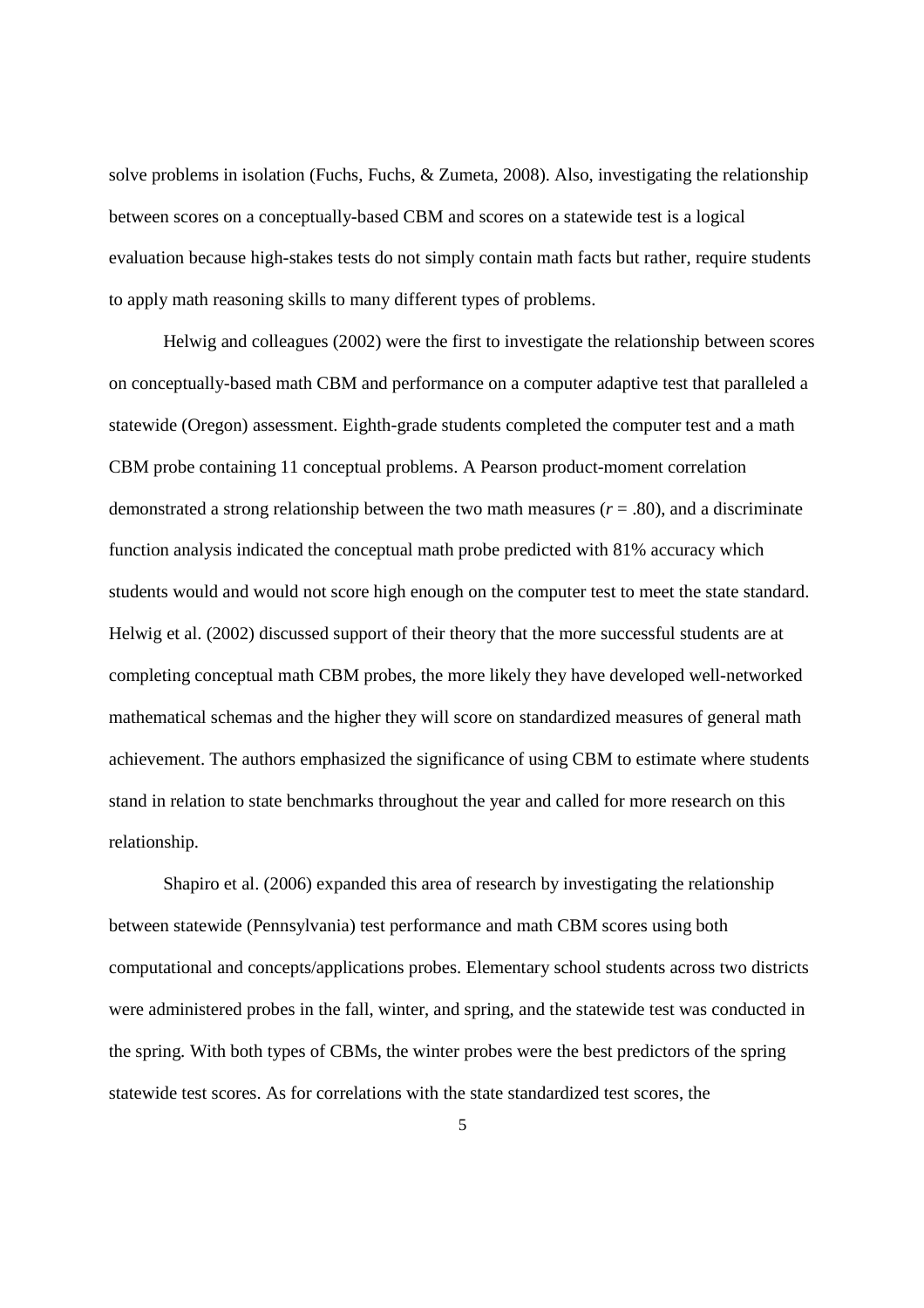concepts/applications probes were somewhat higher correlated (*r* ranged from .46 to .64) than the computational probes (*r* ranged from .41 to .53). Using a receiver operating characteristic (ROC) curve analysis, the authors determined cut scores on the math probes that would most accurately classify which students would and would not meet the state testing standard. As for diagnostic accuracy using those cut scores, the two CBM measures showed similar results; both had an overall correct classification rate around .65, sensitivity around .65, and specificity around .66. Shapiro et al. (2006) underscored the advantages of CBM probes being predictors of high-stakes test performance including being inexpensive, efficient, and effective screening measures capable of informing the design of remedial interventions.

Most recently, Keller-Margulis, Shapiro, & Hintze (2008) extended the research by examining the relation between rate of growth and performance on a statewide (Pennsylvania) achievement test 1 and 2 years later as well as the diagnostic accuracy of CBM scores in predicting scores on a statewide assessment 1 and 2 years later. Oral reading fluency probes from AIMSweb, Monitoring Basic Skills Progress-Math Computation probes (Fuchs, Hamlett, & Fuchs, 1998), and Monitoring Basic Skills Progress-Math Concepts and Applications probes (Fuchs, Hamlett, & Fuchs, 1999) were administered in the fall, winter, and spring. Correlations were computed between performance on each probe and performance on the statewide test. Also, the three CBM data points were used to calculate a slope, representing the rate of growth across the school year, which was then correlated with scores on the standardized assessment. Results showed moderate to strong correlations between individual math computation scores (*r* ranged from .23 to .69) and individual math concepts/applications scores (*r* ranged from .25 to .66) and test performance both 1 and 2 years later. Correlations were weaker between slope of math computation scores (*r* ranged from .35 to .45) and slope of math concepts/applications scores (*r*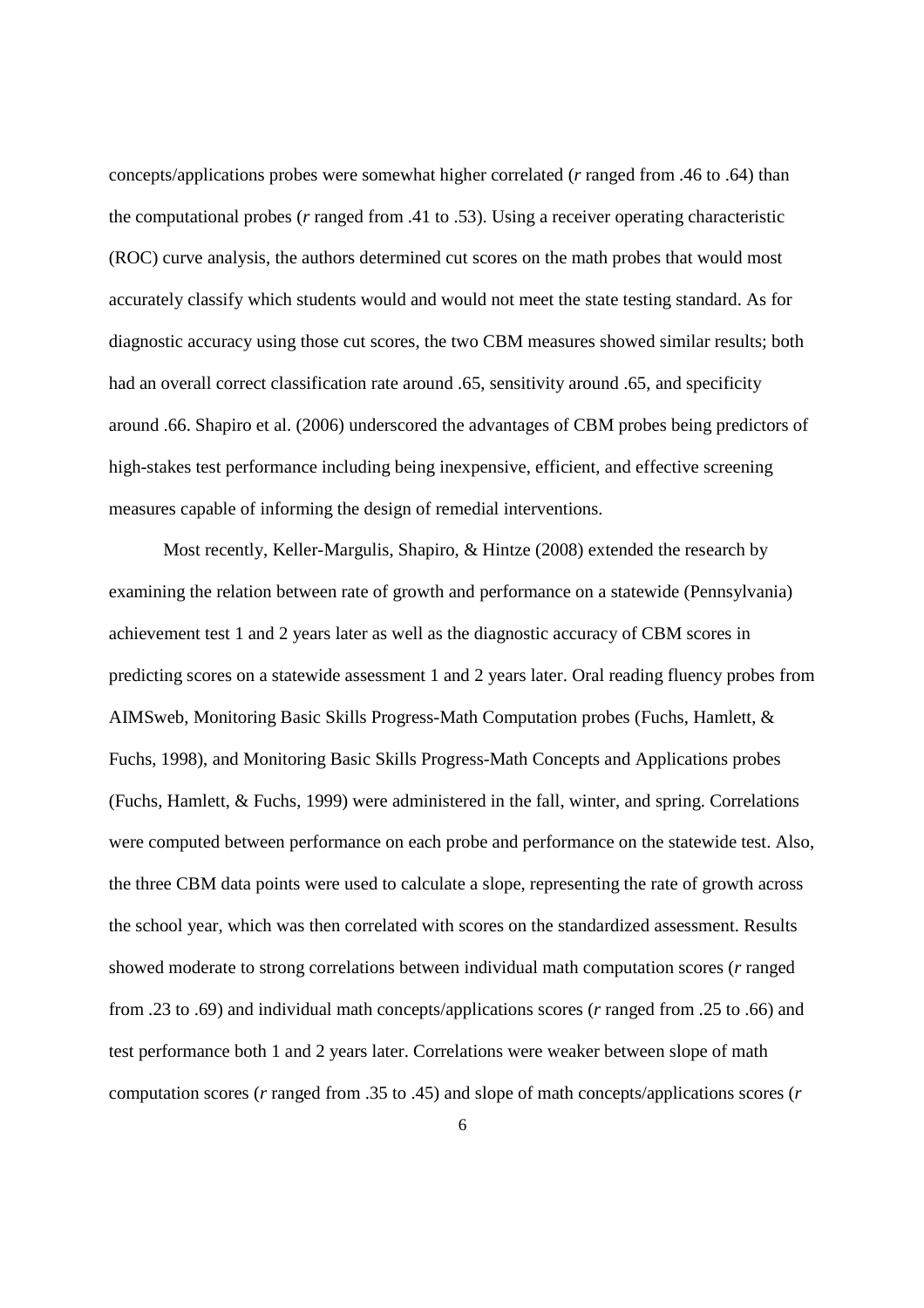ranged from .08 to .32) and the statewide test. ROC curve analyses were used to identify cut scores for reading, math computation, and math concepts and applications, and the diagnostic accuracy of CBM was determined to be strong. Within reading CBM probes and slopes, an average of 78% of students were correctly classified as either passing or failing the high-stakes test. Within math computation CBM probes and slopes, an average of 70% of students were correctly classified, whereas an average of 69% of students were correctly classified using math concepts and applications probes and slopes. Overall, individual CBM probe scores resulted in better diagnostic accuracy than CBM slope data, but the authors pointed out the need for further research that aims to clarify the predictability and diagnostic decision-making ability of CBM.

#### **Rationale and Research Questions**

Considering the decisions that are based on statewide test outcomes, having the ability to identify students who are unlikely to pass the test is certainly considered desirable by school personnel. And although the relationship between CBM scores and performance on statewide assessments has been established to some degree, the idiosyncratic nature of state standards and assessments requires replication of this type of investigation. Also, there are limited studies addressing the relationship between math test performance and scores on math CBM probes, especially math concepts and applications. As such, this study aims to add to the existing research on the relationship between math CBM scores and high-stakes test scores as well as establish the accuracy of math CBM probes in predicting student performance on the statewide achievement test in Louisiana.

Two types of math CBM probes, computation and concepts/applications, were administered to determine how well each predicts student performance on the statewide test. Because the standards addressed in Louisiana's statewide assessments are derived from the math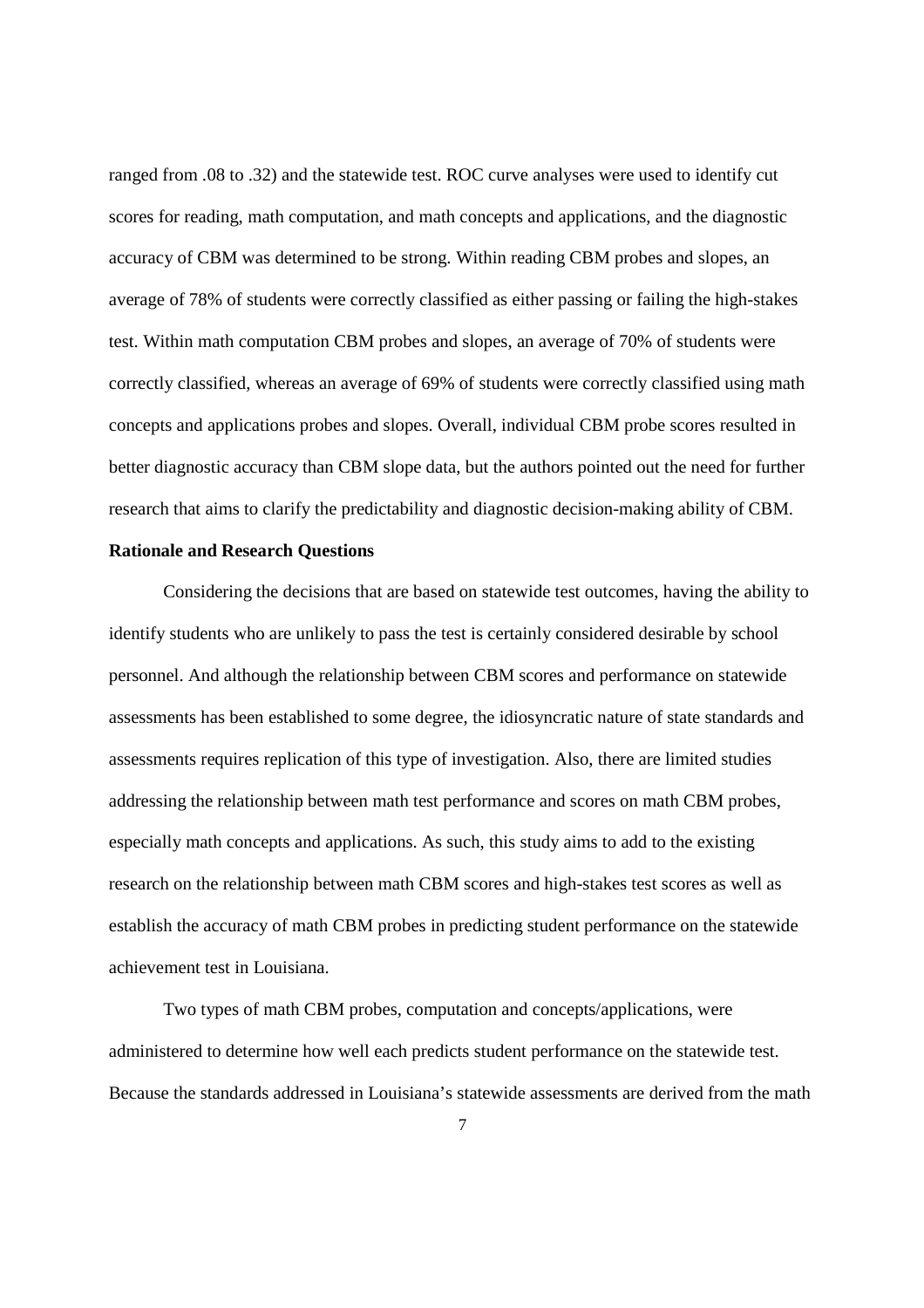curriculum, which encompasses number relations, measurement, geometry, algebra, patterns, charts, and graphs, the math portion of these tests contain more conceptually-based problems than computational math facts. As such, it was hypothesized the concepts/applications probe would have a stronger correlation with test scores and would be able to better predict students' performance on the Louisiana Educational Assessment Program (LEAP/*i*LEAP) tests. Additionally, teachers were asked to report their prediction of student performance on the statewide assessment, which was then correlated with actual student performance; it was predicted teacher reports would be moderately correlated with test scores but would not add significantly to the variance associated with test scores above that explained by CBM scores. Lastly, the relationship between CBM scores and final math grades was analyzed; it was hypothesized both would be moderately correlated with final grades, with the concepts/applications probes having a stronger correlation and predictive ability than the computational probes.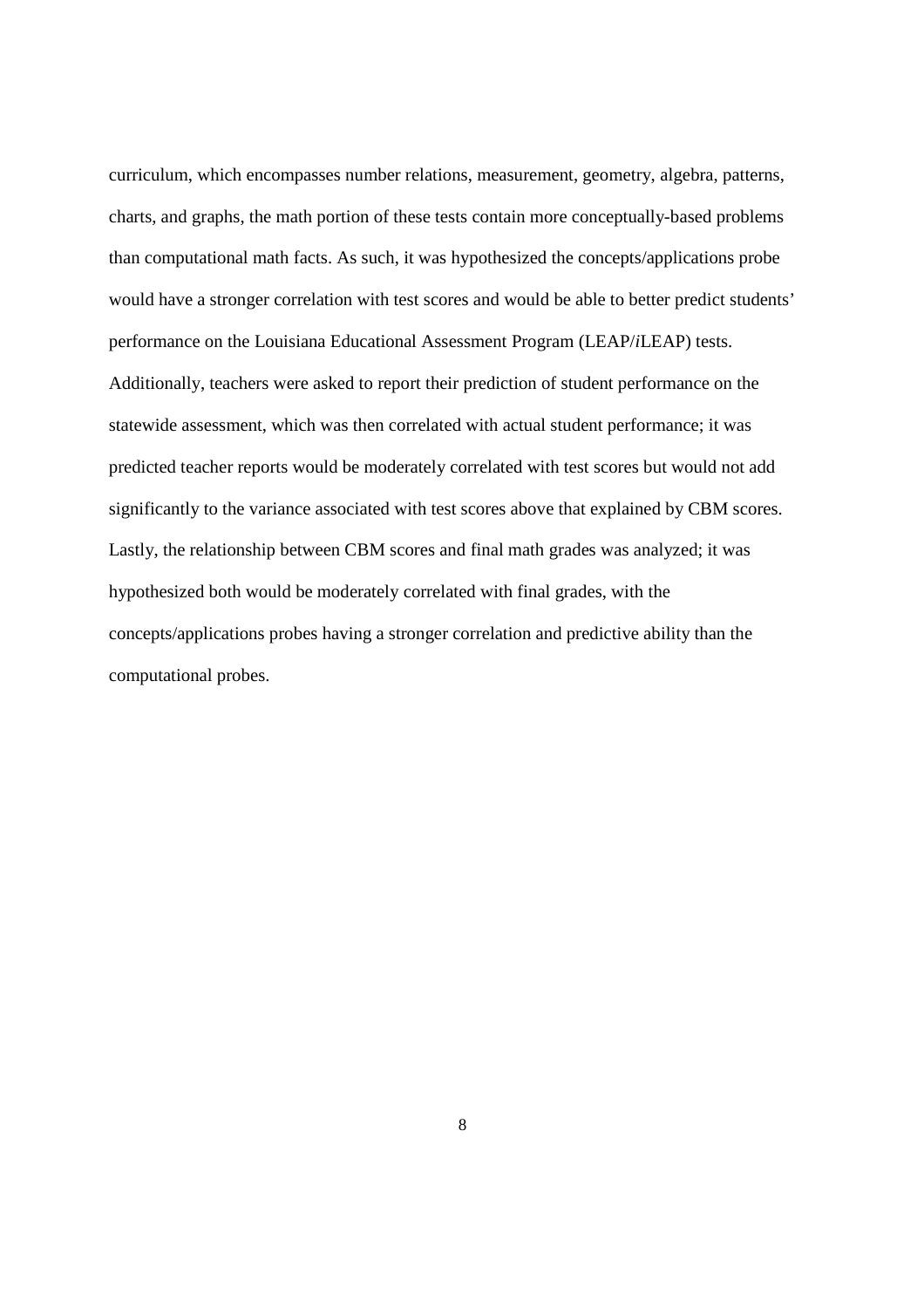#### **METHOD**

#### **Participants and Setting**

 Principals at three schools in East Baton Rouge and Central School Districts were explained the purpose and procedure of this study and agreed to allow their students to participate. The principals at the two schools in the Central School District nominated two or three third, fourth, and fifth grade classrooms (depending on the number of students per classroom). Nomination was based levels of academic achievement within the classrooms (students were placed in classrooms based on academic tracking results) so that all levels were represented, as well as on the principals' perception of teacher willingness to participate. All third, fourth, and fifth grade classrooms at the school in the East Baton Rouge School District participated due to small numbers of students per classroom. Parental consent forms were sent home with all students in the participating classrooms. Students who returned parental consent and gave their assent were eligible participants; however, only students who completed all math probes and had an available statewide test score were included in data analyses. Student demographics such as age, race, grade, sex, and socioeconomic status were collected.

 A total of 146 students were included in final data analyses. There were 29 males and 27 females in third grade, 22 males and 26 females in fourth grade, and 14 males and 28 females in fifth grade. The students attended a small rural public elementary school (School A), a small rural middle school (School B), or a small urban elementary school (School C) in southeast Louisiana. The schools' and the participants' demographic information is presented in Table 1.

*A priori* **Power Analyses.** Two power analyses were conducted, one for each of the planned statistical analyses. One analysis determined how many participants were needed to compute Pearson *r* correlations between final math grades, scores on math probes, and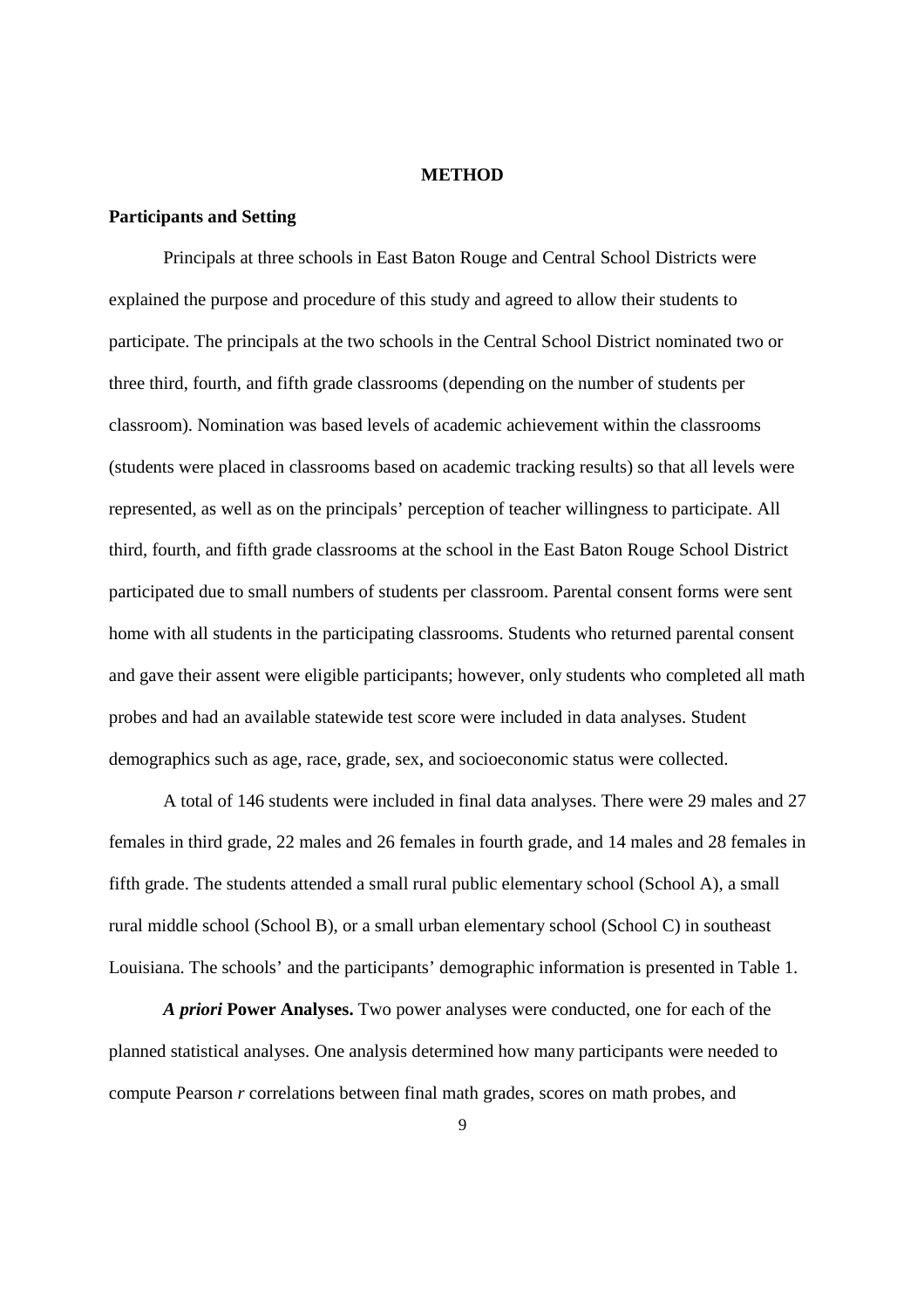### Table 1

|                        | School A     | School B     | School C                 |
|------------------------|--------------|--------------|--------------------------|
| District               | Small, rural | Small, rural | Moderate, urban/suburban |
| <b>Grade Levels</b>    | $2 - 3$      | $4 - 5$      | $K-5$                    |
| Number of Participants | 44           | 71           | 31                       |
| <b>Sex</b>             |              |              |                          |
| Male                   | 22           | 28           | 15                       |
| Female                 | 22           | 43           | 16                       |
| Race                   |              |              |                          |
| African American       | 4%           | 16%          | 94%                      |
| Caucasian              | 89%          | 79%          | 3%                       |
| Asian                  | 7%           | 0%           | 0%                       |
| Hispanic               | 0%           | 4%           | 3%                       |
| Alaskan American       | $0\%$        | 1%           | 0%                       |
| Socioeconomic Status   |              |              |                          |
| Free/Reduced Lunch     | 39%          | 54%          | 100%                     |
| Paid Lunch             | 61%          | 46%          | 0%                       |

Demographic Characteristics of Participants by Schools

performance on the statewide test. With an effect size set of  $q = .5$  and alpha of  $\alpha = .05, 106$ participants are required to reach a power level of  $1 - \beta = .80$ . In order to conduct a multiple regression and determine which math probe is a stronger predictor of math performance in class and on the state assessment, 68 participants are needed with an effect size of  $f^2 = .15$ , alpha of  $\alpha$  $= .05$ , and power of  $1 - \beta = .80$ . Approximately 200 participants were recruited to account for missing data due to absences and attrition throughout the study. One hundred fifty-three students returned parental permission and after excluding students who were absent during the second CBM administration, 146 students' data were included in the final analyses.

#### **Materials and Procedure**

**Curriculum-based Measures.** All participants were administered four math CBM probes: three computation (M-CBM) and one concepts/applications (M-CAP) probe retrieved from the AIMSweb system, in the winter (early February) and spring (late April). Each student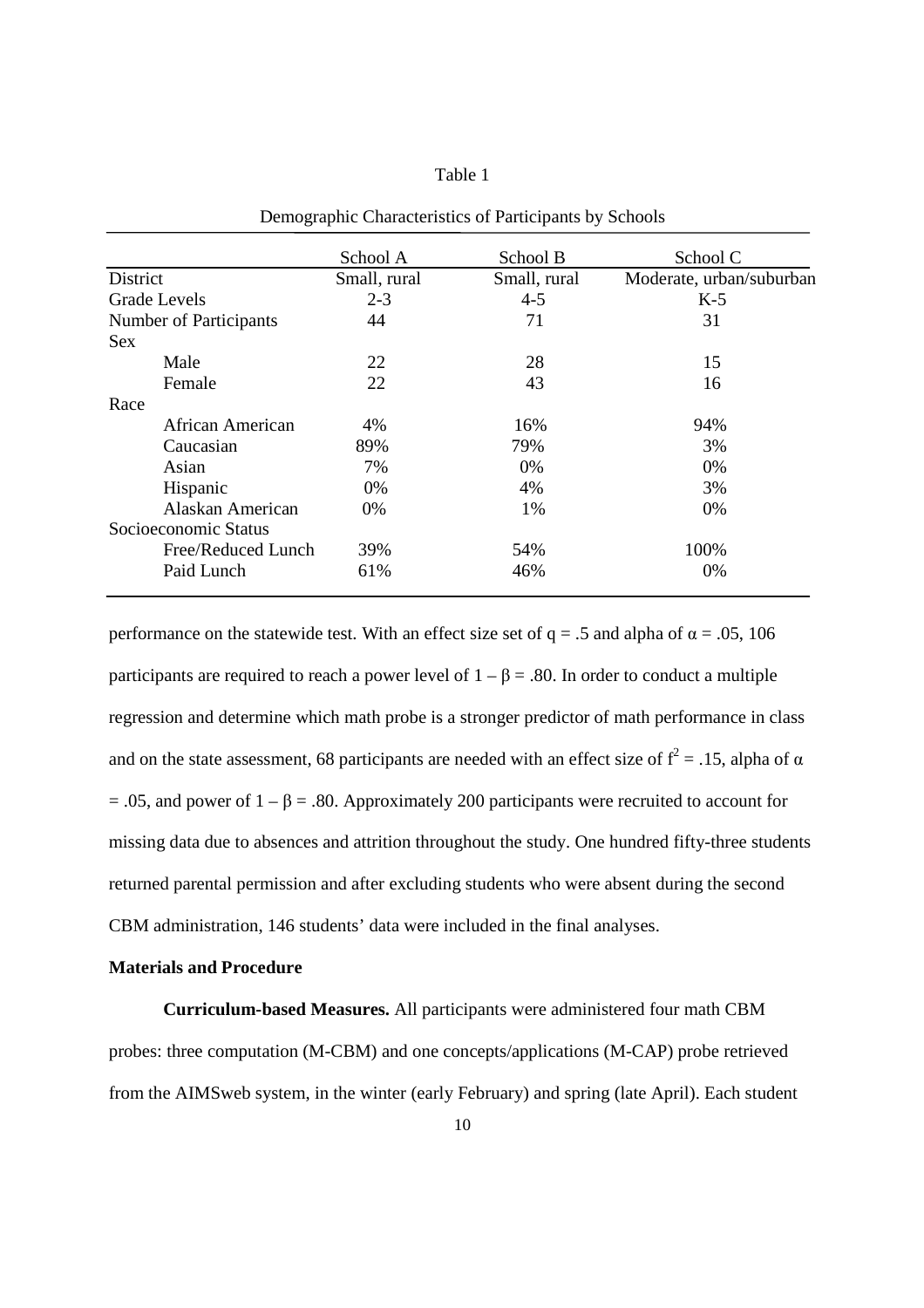completed three multiple-skill M-CBM probes at each measurement based on the results of a study by Hintze, Christ, & Keller (2002), which determined the median of three multiple-skill probes is a more dependable score than that of one multiple-skill probe. The internal consistency, interscorer agreement, and test-retest reliability of M-CBM data have been established as being near or over .90 in multiple studies (Foegen, Jiban, & Deno, 2007; Fuchs et al., 1994; Thurber, Shinn, & Smolkowski, 2002). According to the administration manual for the recently published AIMSweb M-CAP probes, the internal consistency and split-half reliability ranges from .81 to .89.

M-CBM probes contained six rows of six problems across two pages, for a total of 72 computational problems. Third grade probes included addition sums to 2000 and subtraction from 999. Fourth grade items included addition sums to 20000, subtraction from 5000, multiplication facts to 12, and simple division from 144. Fifth grade probes included addition sums to 20000, subtraction from 10000, multiplication facts to 999, and division with and without remainders from 999. Each computation problem was scored by counting the number of digits correct in the final answer, and the median number of digits correct across the three probes for each student was used as the dependent measure for math computation.

The third grade M-CAP probes contained 29 problems, whereas the fourth and fifth grade probes presented 30 problems. Although the level of difficulty increased with grade level, all probes contained measurement, money, geometry, algebra, number relations, rounding, graphs, word problems, fractions, number patterns, time, and temperature problems. Problems required between one and three responses and varied in type (e.g., fill-in-the-blank, multiple choice). The scoring key that is provided with the concepts/applications probes was used to score each probe. The number of points awarded for each answer was weighted according to problem difficulty. As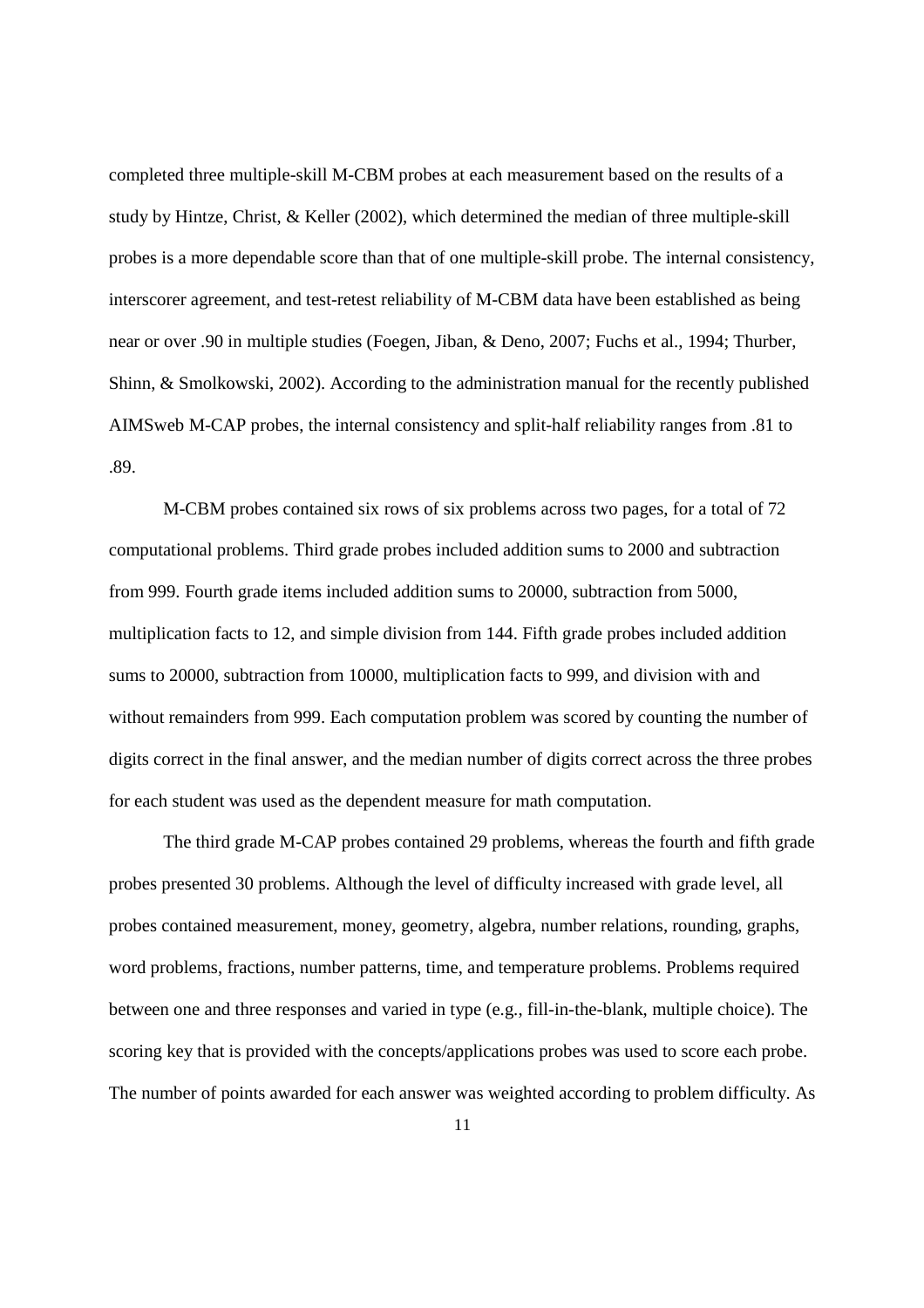per the scoring instructions, there was no partial credit; the entire answer had to be correct to obtain the correct score value, and if any part of a multi-part answer was incorrect, the student was given zero points for that item. The total number of points earned on the probe was used as the dependent measure for math concepts/applications.

Probes were administered in a group format, with the size of groups dependent on the number of students within each class who returned parental consent and gave their assent. If the majority of students within one classroom were eligible to participate, the probes were administered in the classroom. Otherwise, small groups of students were removed from the classroom and completed the probes in the cafeteria or an empty classroom. Probes were placed face-down and students were asked to write their names on the back of the last page of each probe. The experimenter, who has extensive training and experience administering CBM probes, used the standardized administration procedures provided in the administration manuals to administer the probes. Third graders were given 2 minutes to complete the M-CBM probe, whereas fourth and fifth graders were given 4 minutes. All students were allotted 8 minutes to complete the M-CAP probe. Students were allowed to turn the probes over when the administrator set an audible timer and said "Begin." When the timer sounded, students were asked to put their pencils down. Thirty percent of all administrations were observed by a research assistant who recorded procedural integrity  $(M = 100\%)$ , and 30% of all probes were scored by a research assistant in order to compute interscorer reliability ( $M = 96\%$ ). Inconsistent scores across raters were re-scored until a consistent score was reached, which was then used in final analyses.

**Statewide Assessments.** All fourth grade public school students are administered the Louisiana Educational Assessment Program (LEAP), whereas all third and fifth grade students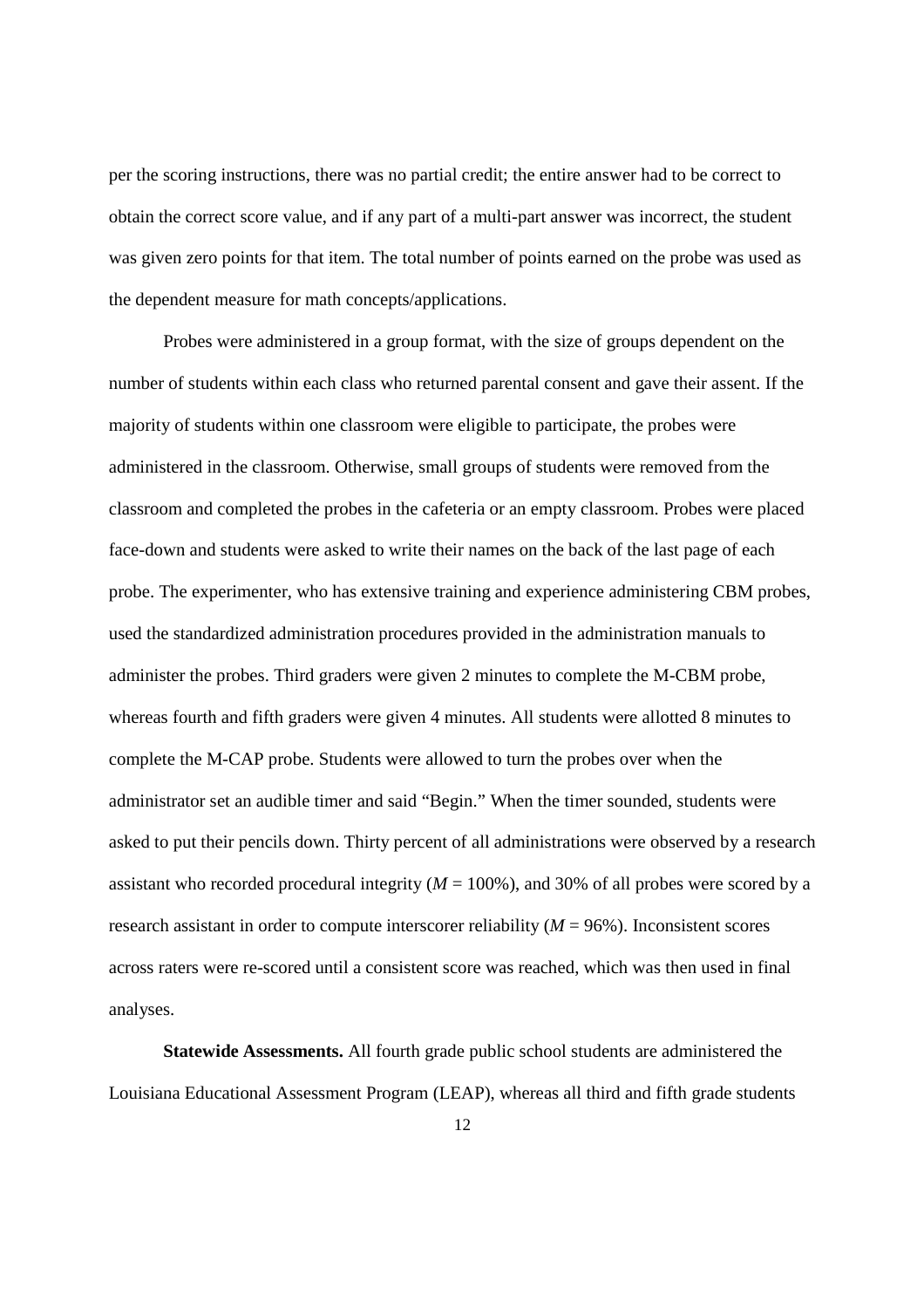are administered the *integrated* LEAP (*i*LEAP) in the state of Louisiana. These tests measure how well students have mastered the content standards set by the state and whether they possess the skills and knowledge required in the subsequent grade (Louisiana Department of Education, 2009). There are five achievement levels - Advanced, Mastery, Basic, Approaching Basic, and Unsatisfactory, and each level is associated with a range of scaled scores which are detailed in Table 2. The math portions of these tests comprise six strands which align with the Louisiana math curriculum: (a) numbers and number relations; (b) algebra; (c) measurement; (d) geometry; (e) data analysis, probability, and discrete math; and (f) patterns, relations, and functions.

#### Table 2

### Range of scaled scores associated with math achievement levels on *i*LEAP and LEAP tests for 2009-2010 school year

| $iLEAP$ (Grade 3)         |                          |
|---------------------------|--------------------------|
| <b>Scaled Score Range</b> | Achievement Level        |
| 386-500                   | Advanced                 |
| 343-385                   | <b>Mastery</b>           |
| 283-341                   | <b>Basic</b>             |
| 245-282                   | <b>Approaching Basic</b> |
| 100-244                   | Unsatisfactory           |
|                           |                          |
| LEAP (Grade 4)            |                          |
| <b>Scaled Score Range</b> | Achievement Level        |
| 419-500                   | Advanced                 |
| 370-418                   | Mastery                  |
| 315-369                   | <b>Basic</b>             |
| 282-314                   | <b>Approaching Basic</b> |
| 100-281                   | Unsatisfactory           |
|                           |                          |
| $iLEAP$ (Grade 5)         |                          |
| <b>Scaled Score Range</b> | Achievement Level        |
| 405-500                   | Advanced                 |
| 355-404                   | Mastery                  |
| 282-354                   | <b>Basic</b>             |
| 250-285                   | <b>Approaching Basic</b> |
| 100-249                   | Unsatisfactory           |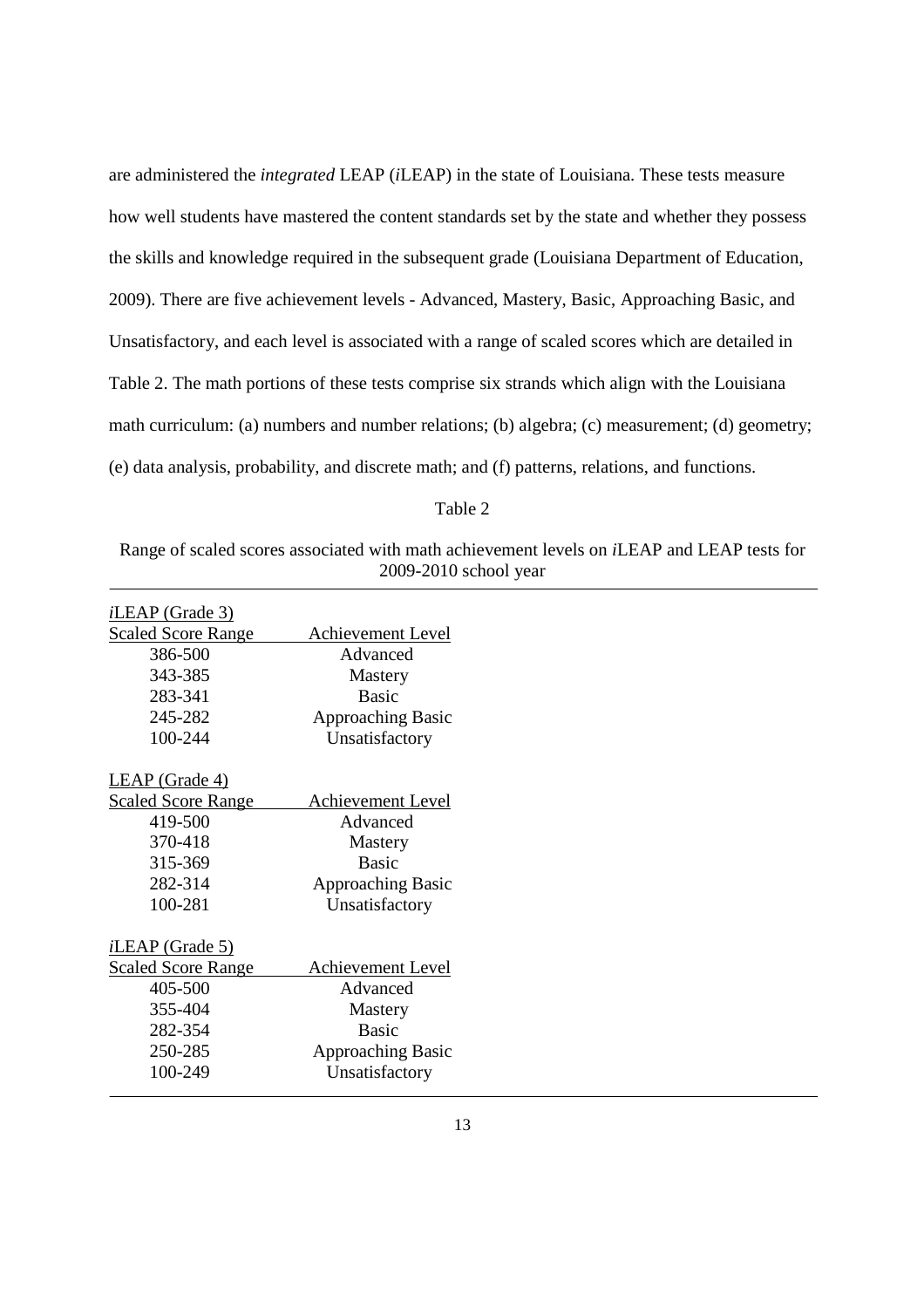According to the Louisiana Department of Education (LDE; 2009), the LEAP test was constructed using items developed by testing contractors and approved of by an advisory committee comprised of educators and assessment specialists. The items were judged on congruence with the state assessment specifications, technical quality, and age-appropriate content validity. Next, a bias review committee critiqued the items for gender, ethnicity and special population issues. All approved items were included in a preliminary item bank and field tested in randomly selected schools based on the following stratifications: school size, ethnicity, socio-economic status, and achievement performance. The advisory committees conducted a final review of the items after they were field tested and determined which items were to remain in the item bank based on their statistical quality. Students taking the LEAP test must score Basic or above on either the English Language Arts or the Mathematics test and Approaching Basic or above on the other (referred to as the "Basic/Approaching Basic combination") to be promoted to fifth grade (LDE, 2009). The math portion of this test is comprised of three subtests: (a) 30 multiple choice items, (b) 30 multiple choice items, and (c) 3 constructed-response items. Students are allowed as much time as necessary to complete the subtests, but suggested times are provided in the test administration manual. Calculators are allowed on the second and third subtests.

 The *i*LEAP test was constructed using a combination of items from the Iowa Tests of Basic Skills (ITBS, which the iLEAP replaced in 2006) and newly developed items designed to measure state standards and grade level expectations. The new items covered gaps in the Iowa test which did not directly address specific state content and performance standards. Therefore, these new items, written specifically to align with state standards and referred to as the criterion referenced test (CRT) component, were *integrated* into the ITBS test booklet, referred to as the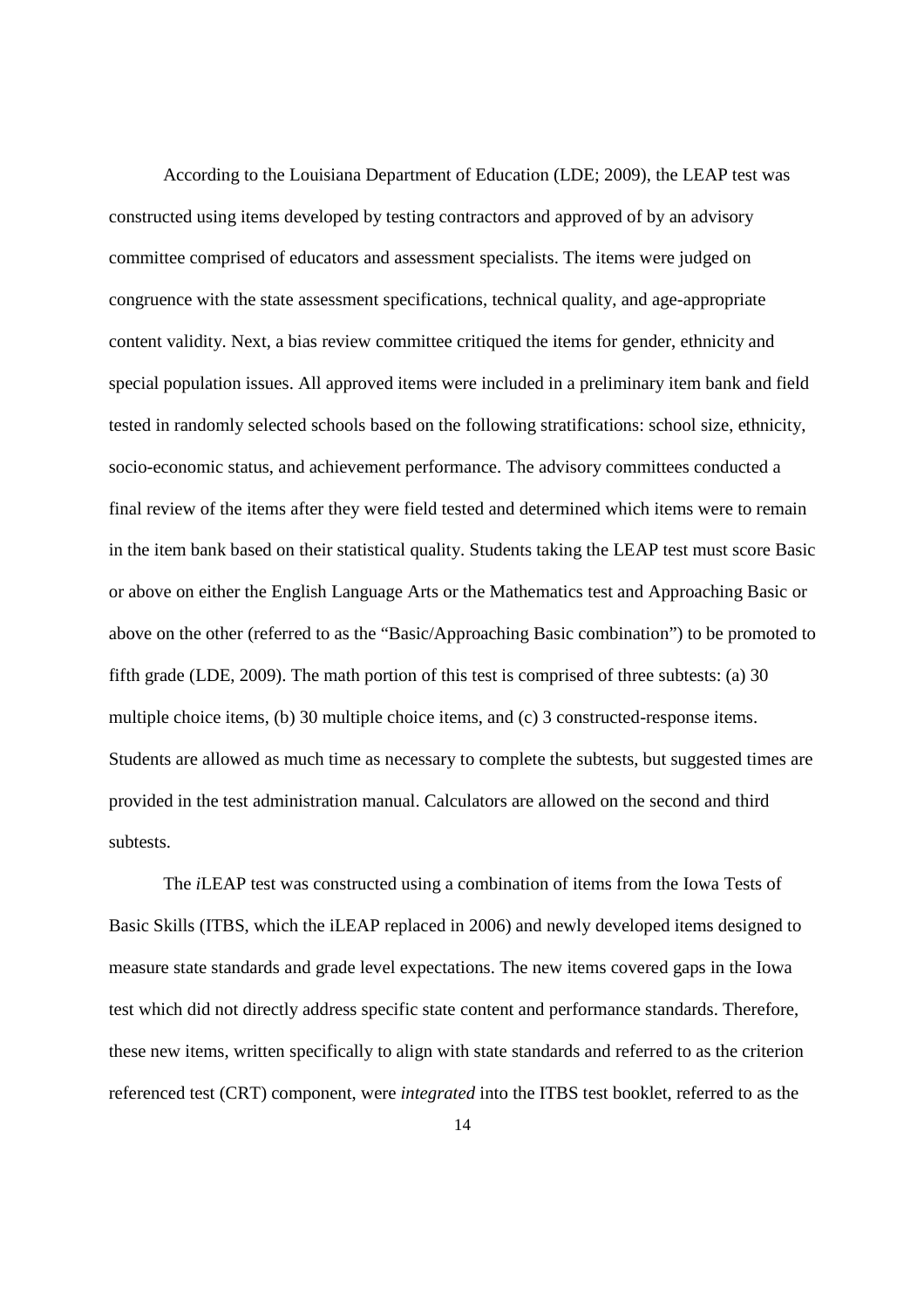norm-referenced test (NRT) component, in order to meet the requirements of NCLB (LDE, 2009). The math portion of the *i*LEAP consists of four subtests administered in one day. Part one presents four multiple choice estimation items to be completed in 3 minutes. Part two consists of 19 multiple choice conceptual questions to be completed in 22 minutes. Part three is comprised of 27 multiple choice conceptual items, and part four presents two complex constructed-response items that involve multiple steps and the application of various skills. Parts three and four are untimed, although 60 minutes are recommended for part three and 20 minutes for part four. Calculators are allowed during the second, third, and fourth subtests.

The LEAP and *i*LEAP tests were administered in mid-April by general and special education teachers according to the standardized procedures that accompany the test. Individual students' scores from the math portion of the tests were gathered by the experimenter directly from the schools' score reports which were obtained from the state.

**Teacher Reports.** During the winter administration of CBM probes, teachers were asked to predict the level of performance each of their participating students would achieve on the math portion of the statewide assessment. Each teacher completed a form which listed each student's name and provided the possible levels of achievement next to each name; teachers simply marked the predicted achievement level next to each student's name.

Once final grades were determined in the spring (late May), teachers were asked to report each participating student's final grade in math. The schools in this study had an electronic database in which final grades were entered by teachers and subsequently printed on report cards; the experimenter simply recorded the students' final grades from this database.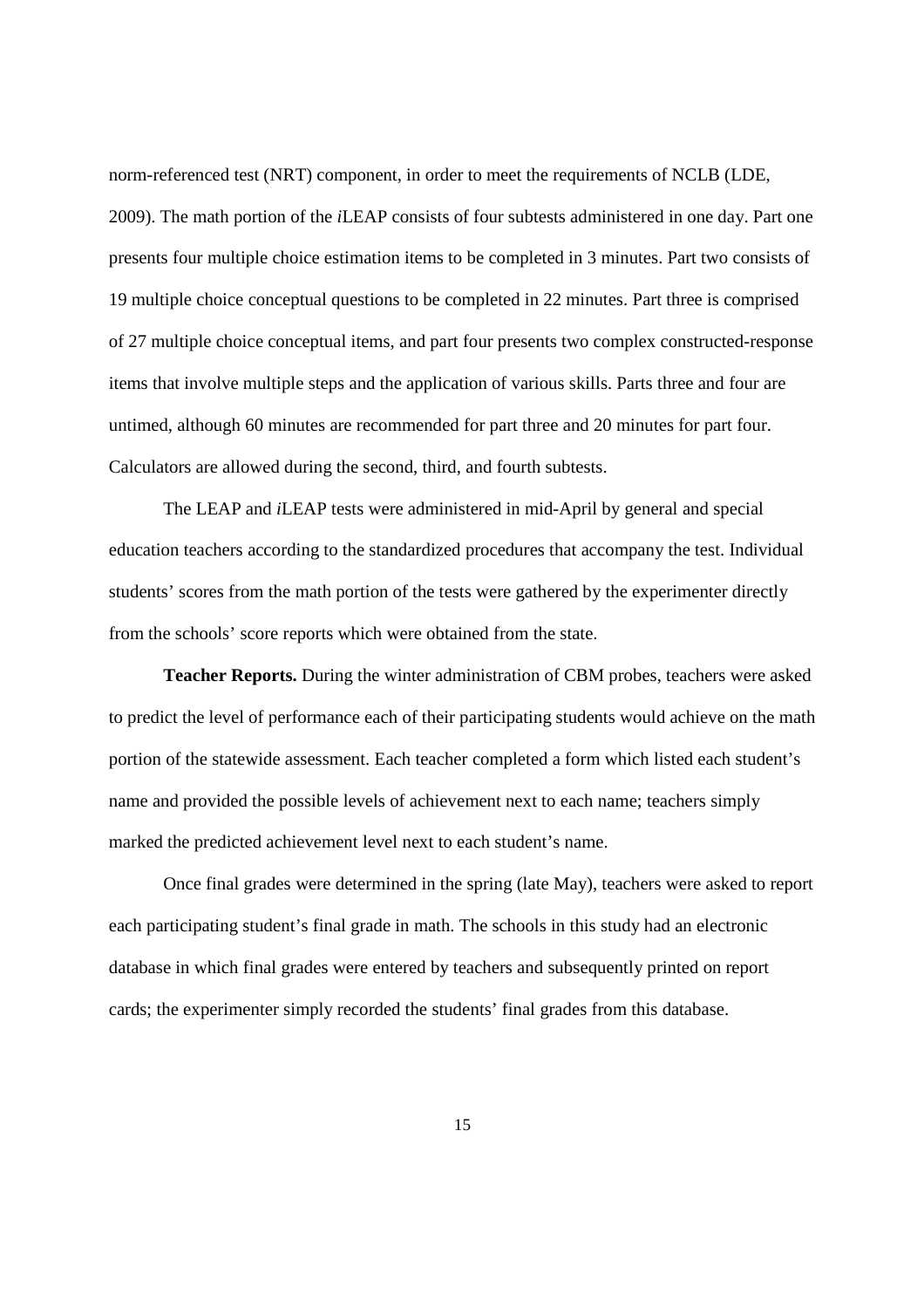#### **RESULTS**

## **Outcomes with LEAP/***i***LEAP**

The data were analyzed preliminarily to assess the distributional properties, identify outliers, and ensure the appropriate parametric assumptions were met. Cases with missing data were removed from all analyses. Pearson product-moment correlations were computed between the two types of math probes and the statewide tests to determine the nature of their relationships. As displayed in Table 3, all probes were significantly correlated with the statewide test scores ( $p < .001$ ). As predicted, the M-CAP probes were more highly correlated with performance on the LEAP and *i*LEAP, perhaps due to the similarity of the content presented on these measures. Hierarchical regression analyses revealed the winter M-CAP helped explain more variance than the winter M-CBM alone whereas the winter M-CBM did not explain more unique variance when entered after the winter M-CAP. The spring M-CBM and the spring M-CAP both significantly account for variance in test scores.

#### Table 3

|                                              | <b>Test Score</b> | Winter<br>M-CBM | Winter<br>M-CAP | Spring<br>M-CBM | Spring<br>M-CAP |
|----------------------------------------------|-------------------|-----------------|-----------------|-----------------|-----------------|
| <b>Test Score</b>                            |                   | $.32**$         | $.55**$         | $.30**$         | $.53**$         |
| Winter M-CBM                                 |                   | --              | $.53**$         | $.89**$         | $.16*$          |
| Winter M-CAP                                 |                   |                 |                 | $.40**$         | $.56**$         |
| Spring M-CBM                                 |                   |                 |                 |                 | $.14*$          |
| Spring M-CAP<br>$*_{p}$ < .05, ** $p$ < .001 |                   |                 |                 |                 | --              |

Pearson correlations between math scores on statewide test and M-CBM and M-CAP probes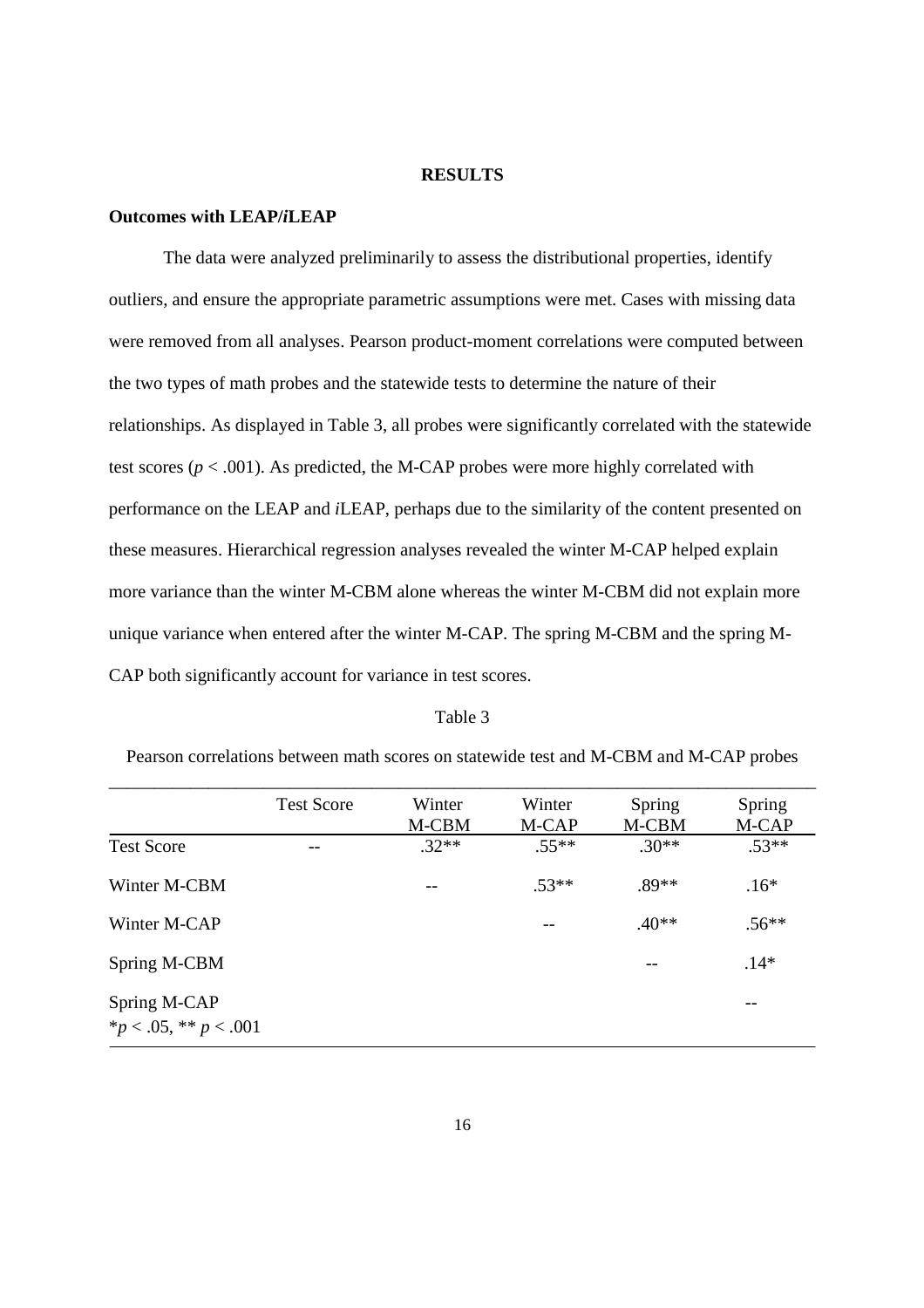Pearson correlations were also computed between the two administrations of the probes (winter and spring) and the statewide test scores. The correlation between the winter probes and the test scores can be considered a measure of the math probes' predictive validity whereas the relationship between the spring probes and the test scores is considered an indication of the probes' concurrent validity. As displayed in Table 3, both the winter and spring probes were significantly correlated with test scores ( $p < .001$ ). A series of regression analyses revealed neither the winter nor the spring M-CBM probe significantly explained more variance in test scores than the other, whereas both the winter and spring M-CAP probes significantly accounted for variance in test scores.

 The relationship between teacher report of future student performance and actual student performance on the statewide tests was determined by conducting Pearson product-moment correlations. As predicted, the teacher report was moderately and significantly correlated with the statewide assessment scores ( $r = .67$ ,  $p < .001$ ). Although we hypothesized that the probes would be a stronger predictor of test scores, the teacher reports of future student performance did in fact add significantly to the variance associated with test scores when entered into a hierarchical regression analysis after the probes. Likewise, the probes explained additional unique variance in test scores when entered after teacher prediction of student performance.

The diagnostic accuracy of both types of math probes in predicting statewide test performance was determined. Diagnostic accuracy is defined using the following terms: (Swets, Dawes, & Monahan, 2000): (a) sensitivity refers to the percentage of students who were not successful on the LEAP/*i*LEAP and scored below the cut score on the math probe; (b) specificity refers to the percentage of students who passed the LEAP/*i*LEAP and scored at or above the cut score on the math probe; (c) positive predictive power refers to the probability that the students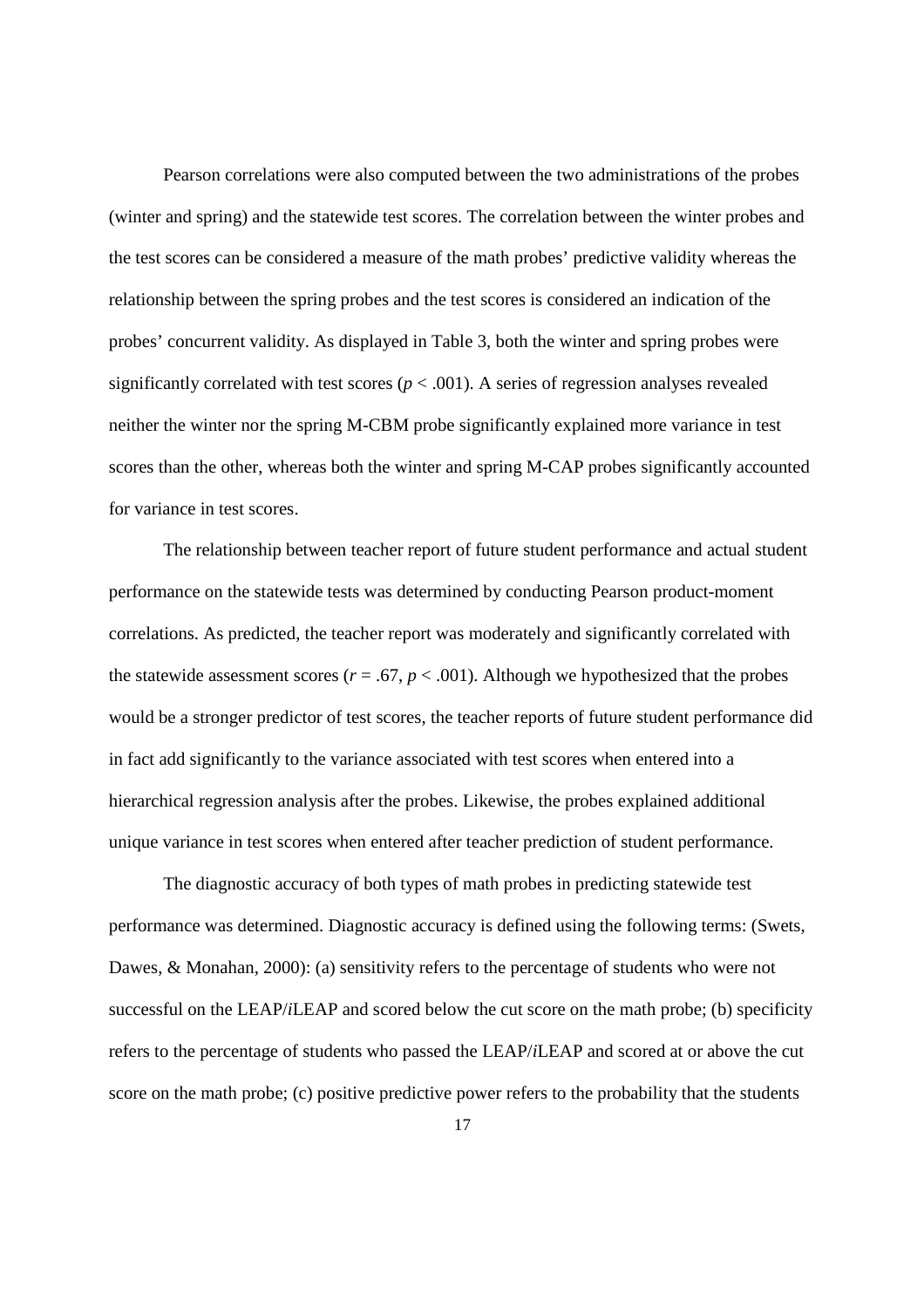who scored below the cut score on the CBM measure will score below Basic on the LEAP/*i*LEAP; (f) negative predictive power refers to the probability that students who scored at or above the cut score on the CBM probe will score in the Basic range or above on the LEAP/*i*LEAP; and (g) overall correct classification refers to the percent of agreement between math probe cut scores and statewide test performance.

Receiver operator characteristic (ROC) curves, which graphically display the trade-off between sensitivity and specificity, were created to identify explicit cut scores for the M-CBM and M-CAP probes that are associated with passing or failing the statewide test. This procedure allows the user flexibility in establishing cut scores that maximize both the sensitivity and specificity of the measures. Once cut scores were established for each probe, the percentage of students who were predicted to pass or fail and did so (i.e. they performed as predicted) was calculated in order to determine the diagnostic accuracy of the math probes. For the 2009-2010 academic year, scores of 283, 315, and 282 were considered passing (or Basic achievement level) for grades 3, 4, and 5, respectively. Therefore, these scores were used as the cut scores on the LEAP and *i*LEAP that were subsequently compared to the established cut scores on the math CBM probes to determine how well the probes distinguished between successful and unsuccessful test results. The results of these analyses are presented in Table 4, which reveal overall correct classification rates ranging from 61% to 73%. As predicted, the M-CAP probes had higher overall correct classifications than the computational probes perhaps due to the similarity of the items presented on the statewide assessment and the concepts/applications probes.

18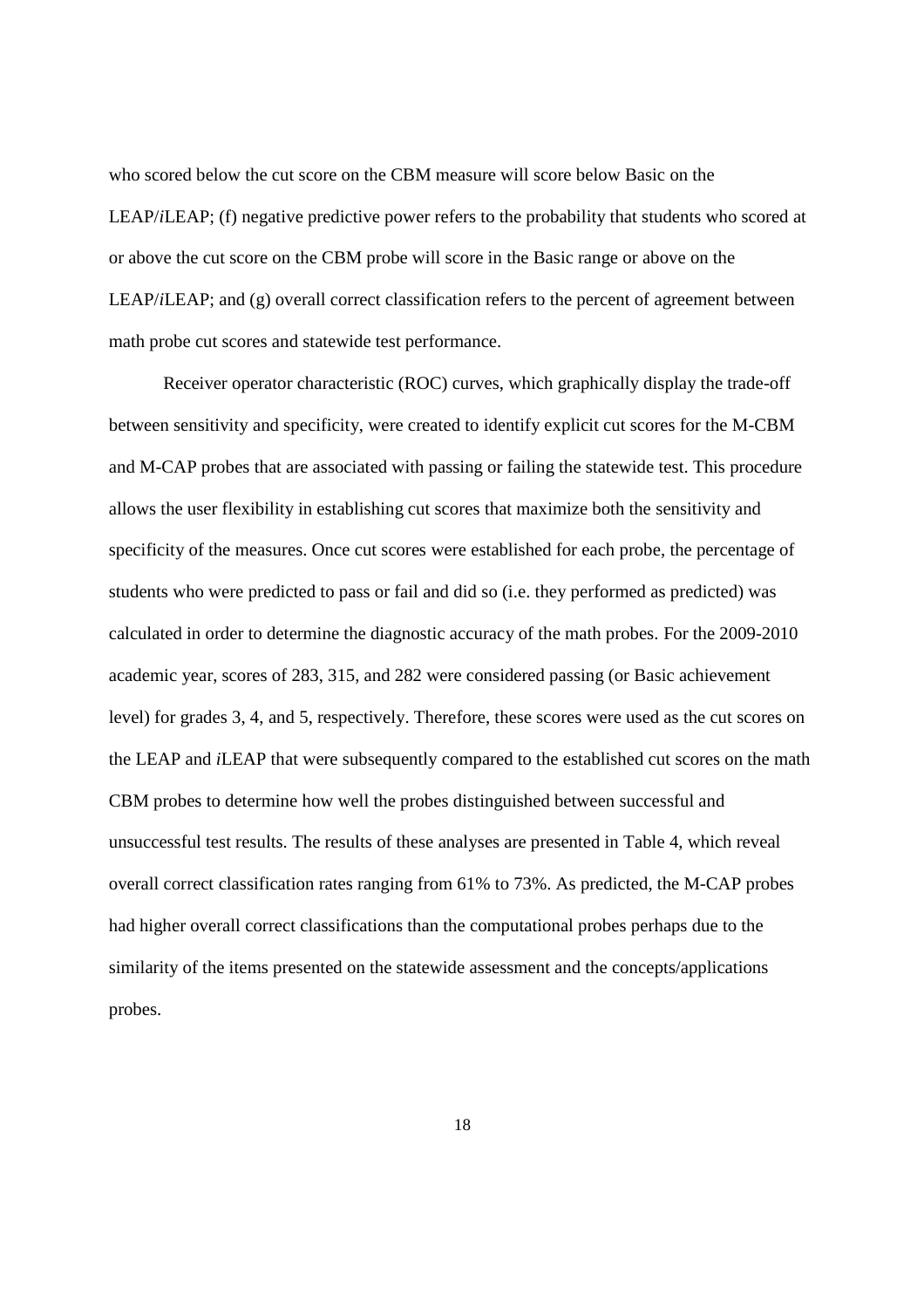## Table 4

|                           | Winter M-CBM | Winter M-CAP | Spring M-CBM | Spring M-CAP |
|---------------------------|--------------|--------------|--------------|--------------|
| Cut score                 | 40           | 10           | 19           |              |
| Sensitivity               | .92          | .83          | .38          | .67          |
| Specificity               | .32          | .60          | .84          | .79          |
| False positive rate       | .68          | .40          | .16          | .21          |
| False negative rate       | .08          | .17          | .62          | .33          |
| Positive predictive power | .21          | .29          | .32          | .38          |
| Negative predictive power | .95          | .95          | .87          | .92          |
| Hit rate                  | .62          | .72          | .61          | .73          |

Diagnostic accuracy of probes for test scores

### **Outcomes with Final Grades**

 Pearson product-moment correlations were calculated between scores on the math probes and final grades in math (see Table 5). Both types of math probes were significantly correlated with final grades, with the concepts/applications probes having stronger correlations than the computational probes perhaps due to the alignment between the state's curriculum and the material presented on the M-CAP probe.

| abie |  |
|------|--|
|      |  |

| Correlations between math probes and final math grades |  |  |  |  |
|--------------------------------------------------------|--|--|--|--|
|                                                        |  |  |  |  |

|                                             | <b>Final Grade</b> |
|---------------------------------------------|--------------------|
| Winter M-CBM                                | $.25*$             |
| Winter M-CAP                                | $.37**$            |
| Spring M-CBM                                | $.25*$             |
| Spring M-CAP<br>* $p < .01$ , ** $p < .001$ | $.40**$            |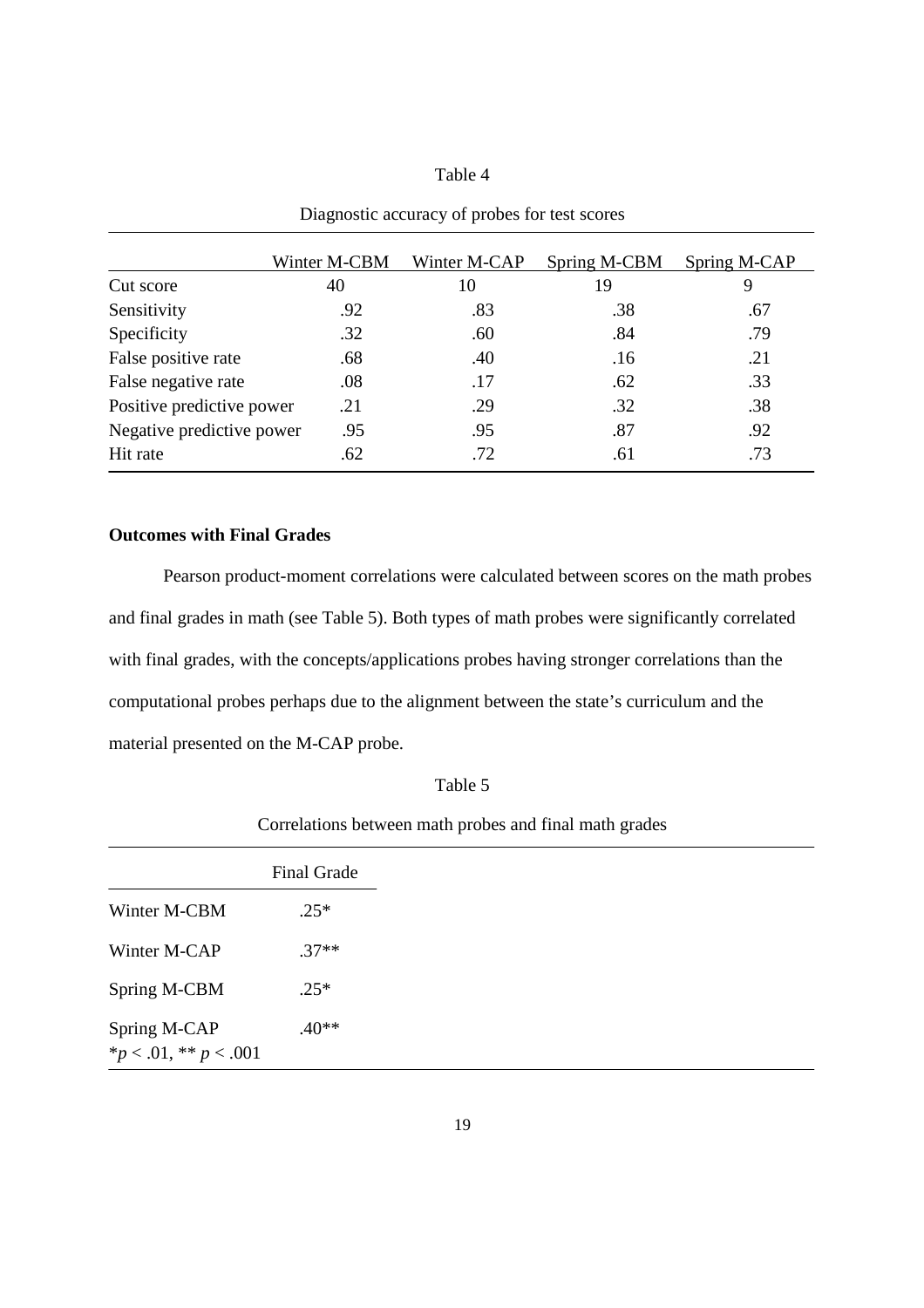### **Outcomes by Grade Level**

The correlations between the math probes, math scores on the statewide test, and final

math grades were computed for each grade level and are presented in Table 6.

## Table 6

Correlations between math probes and statewide test scores and final math grades across grade levels

| <b>Test Score</b><br>$.46***$<br>$.56***$<br>$.42***$<br>$.62***$<br>Grade 4<br>$42**$ | <b>Final Grade</b><br>.49***<br>$.47***$<br>$.54***$<br>$.50***$<br>Test Score Final Grade<br>$51***$ |
|----------------------------------------------------------------------------------------|-------------------------------------------------------------------------------------------------------|
|                                                                                        |                                                                                                       |
|                                                                                        |                                                                                                       |
|                                                                                        |                                                                                                       |
|                                                                                        |                                                                                                       |
|                                                                                        |                                                                                                       |
|                                                                                        |                                                                                                       |
|                                                                                        |                                                                                                       |
|                                                                                        |                                                                                                       |
| $.61***$                                                                               | $.55***$                                                                                              |
| $.38**$                                                                                | $.51***$                                                                                              |
| $.64***$                                                                               | $.52***$                                                                                              |
| Grade 5                                                                                |                                                                                                       |
| <b>Test Score</b>                                                                      | <b>Final Grade</b>                                                                                    |
| .15                                                                                    | .06                                                                                                   |
| $.39**$                                                                                | .19                                                                                                   |
| $.27*$                                                                                 | .16                                                                                                   |
| $.38**$                                                                                | $.30*$                                                                                                |
|                                                                                        | *p < .05, ** p < .01, *** p < .001                                                                    |

These correlations should be interpreted with caution and considered only tentative as the

number of participants in each grade was not enough to reach an adequate level of power;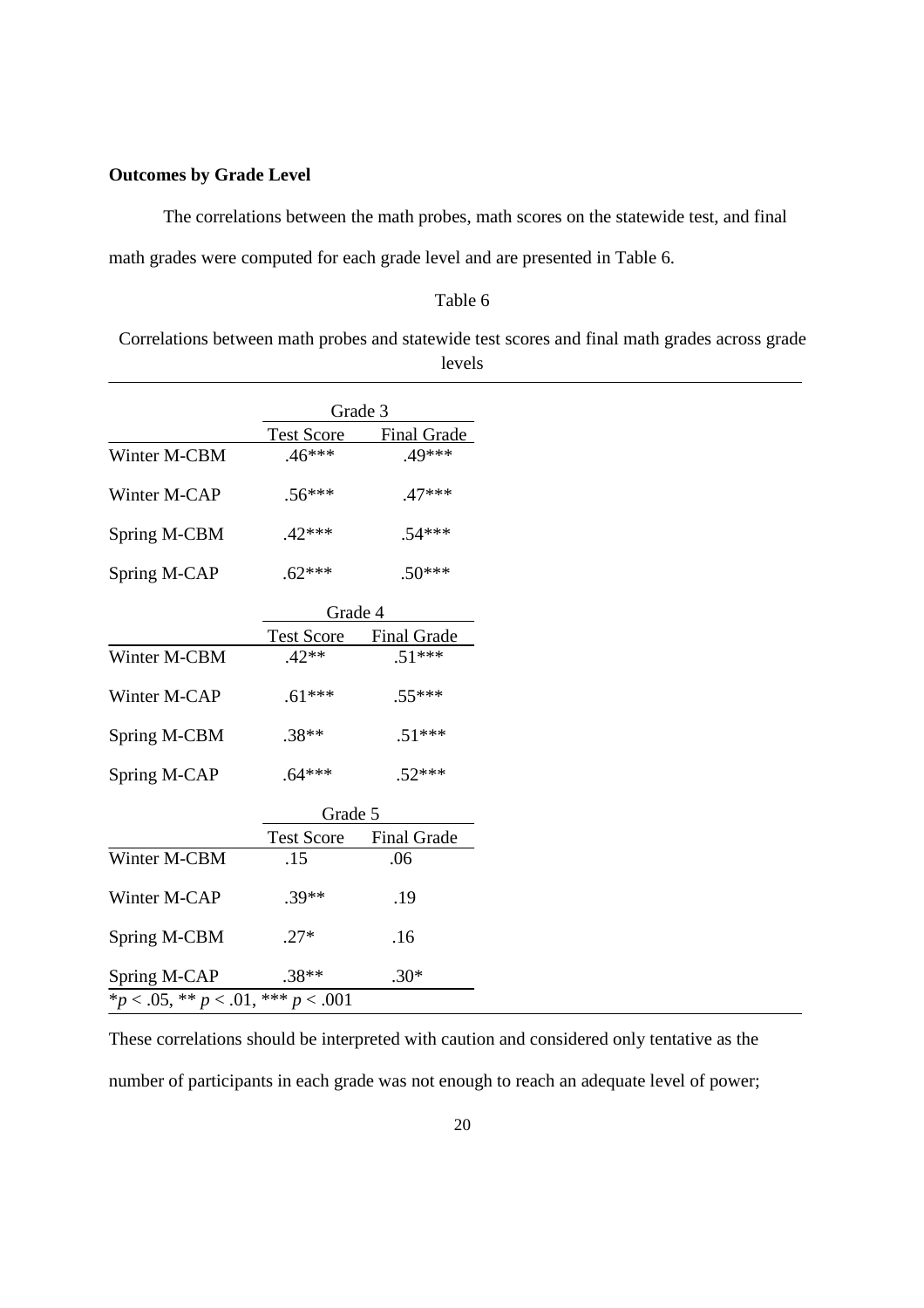however, the pattern remains that the M-CAP scores are more highly correlated with test scores and final grades than the M-CBM scores.

ROC curve analyses using math probes to predict test outcomes were conducted for each grade level. The results of these analyses are presented in Table 7, which found a score of 16 digits correct on the winter and spring M-CBM probes and scores of 6 in the winter and 9 in the spring on M-CAP probes attained the highest levels of diagnostic accuracy in third grade. Scores of 45 digits correct in the winter and 46 digits correct in the spring on fourth grade M-CBM probes and scores of 11 in the winter and 10 in the spring on the fourth grade M-CAP probes showed the highest levels of diagnostic accuracy. In fifth grade, scores of 38 in the winter and 48 in the spring on M-CBM probes and scores of 10 in the winter and 6 in the spring on M-CAP probes showed the highest levels of sensitivity and specificity. The M-CAP probes had higher overall correct classifications than the computational probes in fourth and fifth grade whereas the M-CBM probes had higher hit rates than the M-CAP probes in third grade.

The diagnostic accuracy of the probes in predicting final math grades in third grade are displayed in Table 8. A score of 16 digits correct on the winter and spring M-CBM probes as well as scores on the M-CAP probes of 5 in the winter and 9 in the spring showed the highest sensitivity and specificity. Notably, these results are nearly identical to the cut scores that were determined for predicting performance on the *i*LEAP test in third grade. Results could not be computed for fourth and fifth grade due to the fact all fourth and fifth grade students received a passing final math grade.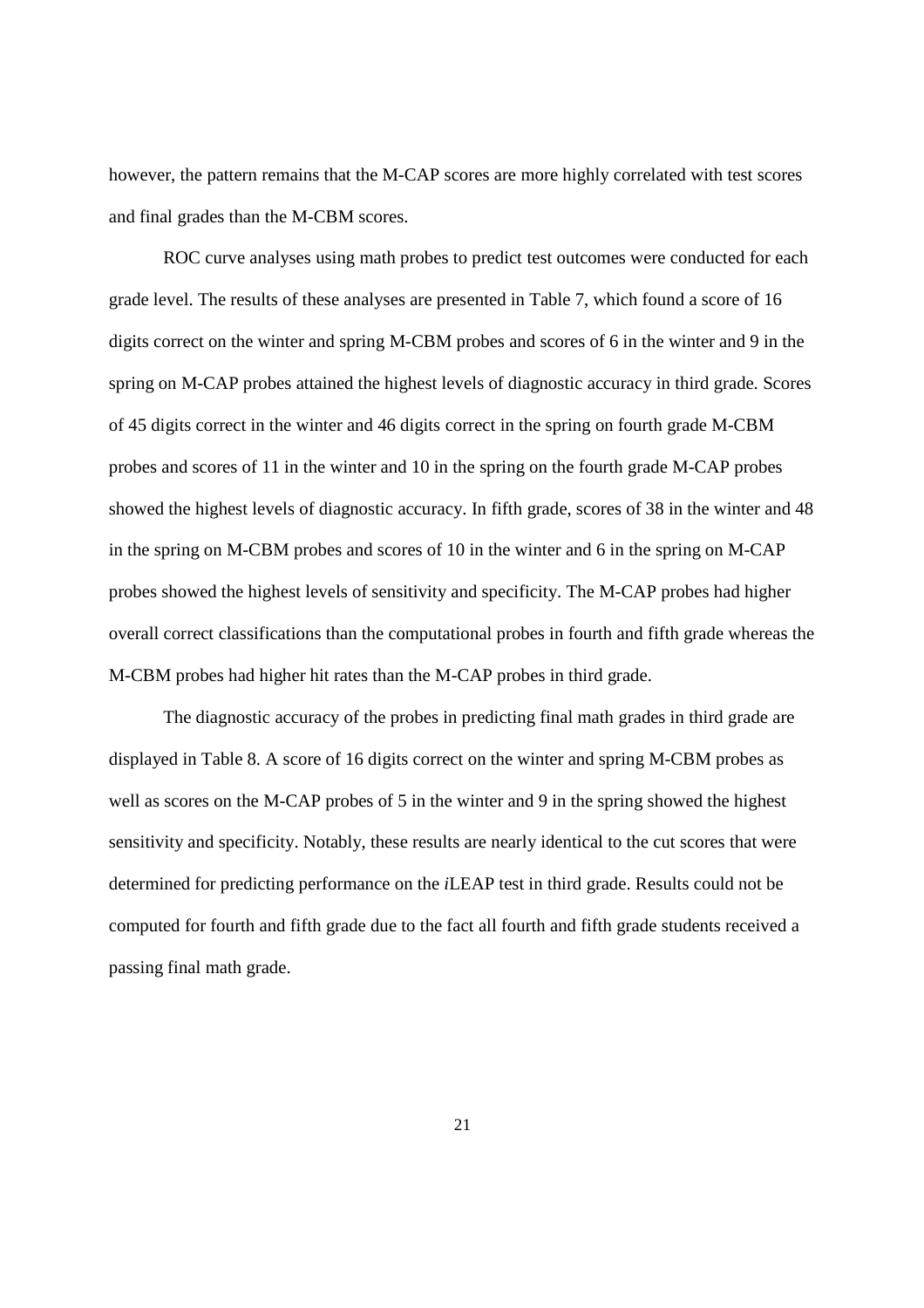## Table 7

## Diagnostic accuracy of probes for test scores across grade levels

|                           | Grade 3      |              |              |              |  |  |
|---------------------------|--------------|--------------|--------------|--------------|--|--|
|                           | Winter M-CBM | Winter M-CAP | Spring M-CBM | Spring M-CAP |  |  |
| Cut score                 | 16           | 6            | 16           |              |  |  |
| Sensitivity               | .88          | .75          | .75          | .63          |  |  |
| Specificity               | .79          | .85          | .83          | .88          |  |  |
| False positive rate       | .21          | .15          | .17          | .12          |  |  |
| False negative rate       | .12          | .25          | .25          | .37          |  |  |
| Positive predictive power | .41          | .46          | .43          | .46          |  |  |
| Negative predictive power | .97          | .95          | .95          | .93          |  |  |
| Hit rate                  | .84          | .80          | .79          | .76          |  |  |

|                           | Grade 4      |              |              |              |  |  |
|---------------------------|--------------|--------------|--------------|--------------|--|--|
|                           | Winter M-CBM | Winter M-CAP | Spring M-CBM | Spring M-CAP |  |  |
| Cut score                 | 45           | 11           | 46           | 10           |  |  |
| Sensitivity               | 1.00         | .78          | .89          | .67          |  |  |
| Specificity               | .33          | .74          | .46          | .85          |  |  |
| False positive rate       | .67          | .26          | .54          | .15          |  |  |
| False negative rate       | .00.         | .22          | .11          | .33          |  |  |
| Positive predictive power | .26          | .41          | .28          | .50          |  |  |
| Negative predictive power | 1.00         | .94          | .95          | .92          |  |  |
| Hit rate                  | .67          | .76          | .68          | .76          |  |  |

|                           | Grade 5      |              |              |              |  |
|---------------------------|--------------|--------------|--------------|--------------|--|
|                           | Winter M-CBM | Winter M-CAP | Spring M-CBM | Spring M-CAP |  |
| Cut score                 | 38           | 10           | 48           | 6            |  |
| Sensitivity               | .86          | 1.00         | .71          | .71          |  |
| Specificity               | .66          | .51          | .66          | .77          |  |
| False positive rate       | .34          | .49          | .34          | .23          |  |
| False negative rate       | .14          | .00          | .29          | .29          |  |
| Positive predictive power | .33          | .29          | .29          | .39          |  |
| Negative predictive power | .96          | 1.00         | .92          | .93          |  |
| Hit rate                  | .76          | .76          | .69          | .74          |  |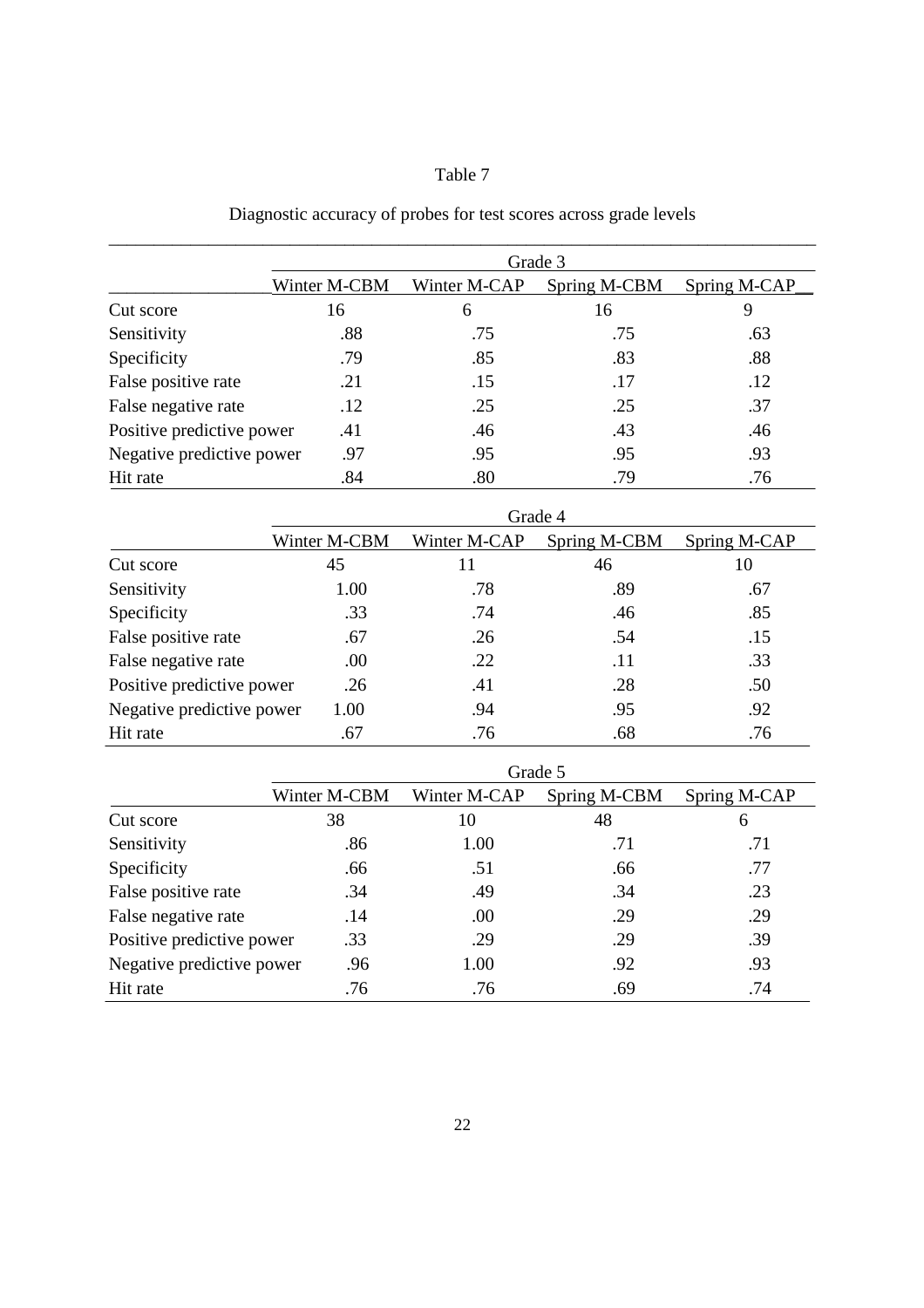## Table 8

|                           | Grade 3      |              |              |              |  |  |
|---------------------------|--------------|--------------|--------------|--------------|--|--|
|                           | Winter M-CBM | Winter M-CAP | Spring M-CBM | Spring M-CAP |  |  |
| Cut score                 | 16           | 5            | 16           | 9            |  |  |
| Sensitivity               | 1.00         | .60          | 1.00         | .80          |  |  |
| Specificity               | .76          | .86          | .82          | .86          |  |  |
| False positive rate       | .24          | .14          | .18          | .14          |  |  |
| False negative rate       | .00          | .40          | .00          | .20          |  |  |
| Positive predictive power | .29          | .30          | .36          | .36          |  |  |
| Negative predictive power | 1.00         | .96          | 1.00         | .98          |  |  |
| Hit rate                  | .88          | .73          | .91          | .83          |  |  |

Diagnostic accuracy of probes for final math grades in  $3<sup>rd</sup>$  grade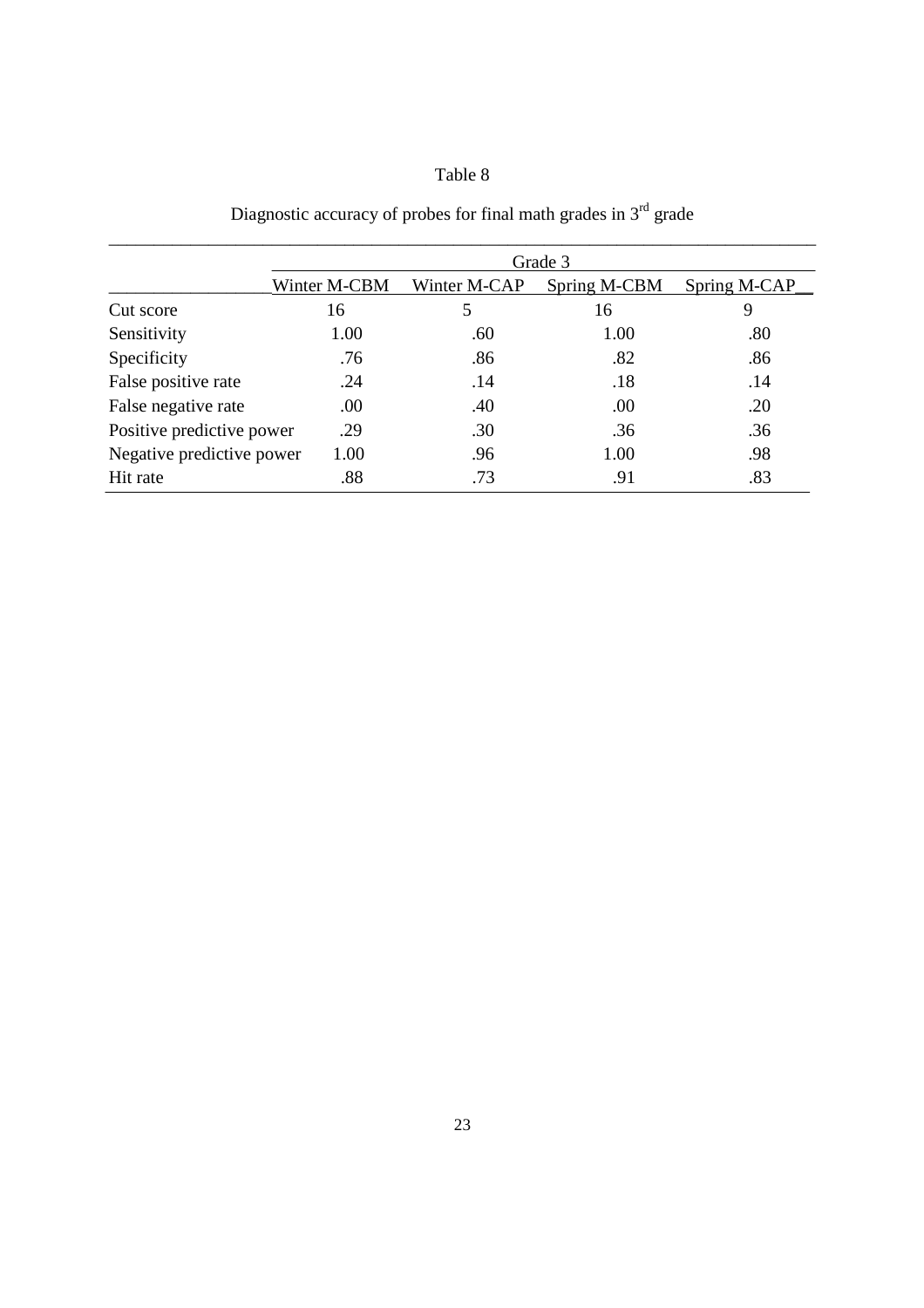#### **DISCUSSION**

The purpose of this study was to add to the existing research on the relationship between math CBM scores and high-stakes test scores as well as establish the accuracy of math CBM probes in predicting student performance on the statewide achievement test in Louisiana. Similar to the results from Shapiro et al. (2006) and Keller-Margulis et al. (2008), the results of this study showed that math computation and math concepts/applications curriculum-based measures had moderate to strong relationships with outcomes on high-stakes assessments. The correlations between the math probes and statewide math test scores were consistent across winter and spring assessment periods. The correlations with test scores were consistently higher for the M-CAP probes, which ranged from *r* = .53 to .55, than for the M-CBM probes, which ranged from *r* = .30 to .32. The same pattern existed for correlations between the math probes and final math grades: M-CAP probe correlations were in the *r* = .37-.40 range whereas M-CBM probe correlations were both  $r = .25$ . Furthermore, this pattern held true across the three grade levels investigated. Although correlations were consistently higher with M-CAP probes, all correlations were statistically significant.

When examining the results of the hierarchical regression analyses, there was a consistent pattern that M-CAP probes explained more unique variance in test scores than M-CBM probes. This held true for both assessment periods (winter and spring). Therefore, adding a conceptual/applications measure offers a better explanatory model than does a computational measure alone. Additionally, adding teacher prediction of future student performance explains more variance in state assessment scores than having either an M-CBM or M-CAP measure alone.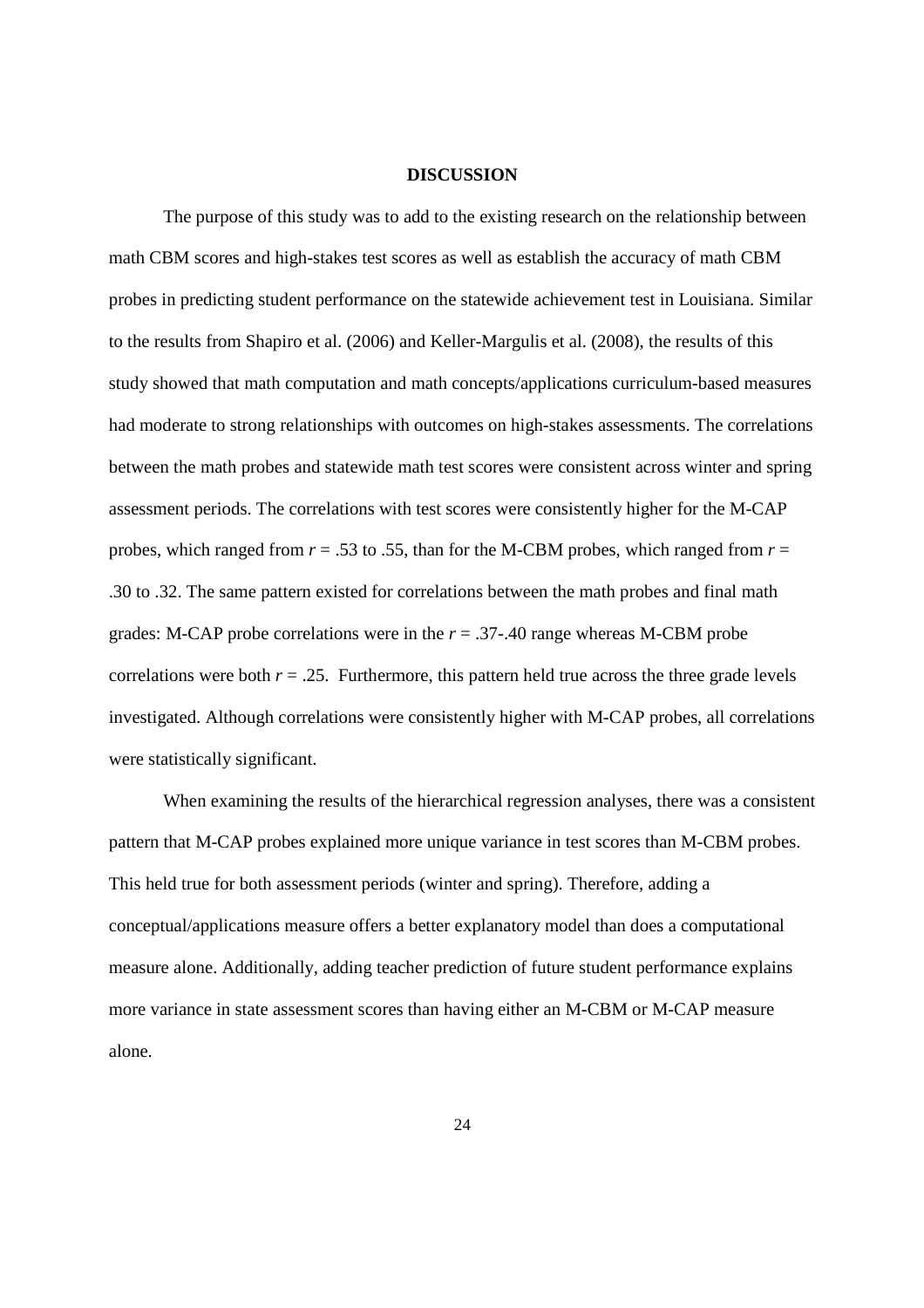To further determine how well curriculum-based math measures predict outcomes on the LEAP and *i*LEAP, an analysis of diagnostic accuracy was conducted for each of the math probes. Overall correct classification rates were between 61% and 72%, a level that suggests that the CBM metrics are appropriate measures for the purpose of universally screening students. As hypothesized, M-CAP probes had consistently higher rates of overall correct classification.

#### **Practical Implications**

One implication of this study is the potential use of two types of math curriculum-based measures as effective screening tools that predict performance on the Louisiana statewide assessments. The results showed that a quick sample of math computation and concepts/applications obtained during early February had moderate to strong predictive power to identify students who were not likely to achieve a passing score on the math portion of the state test, which was administered in mid-April. Although there were several false positive and false negative decisions, the probes can serve as efficient and inexpensive screening tools which can potentially identify a large group of students who are at risk for not achieving a passing score on the statewide assessment. Knowing how many and which students may be at-risk can guide school administrators in implementing an intensive, short-term remediation program focused on teaching the skills necessary to be successful in the general math curriculum as well as on the statewide assessment. Considering the high-stakes nature of the statewide assessments, these remediation efforts would be vital for students, teachers, schools, and districts.

The majority of assessments used in schools today are unable to monitor progress because they typically cannot be administered repeatedly or frequently. The progress monitoring capability of curriculum-based measures allows school personnel to have consistent and on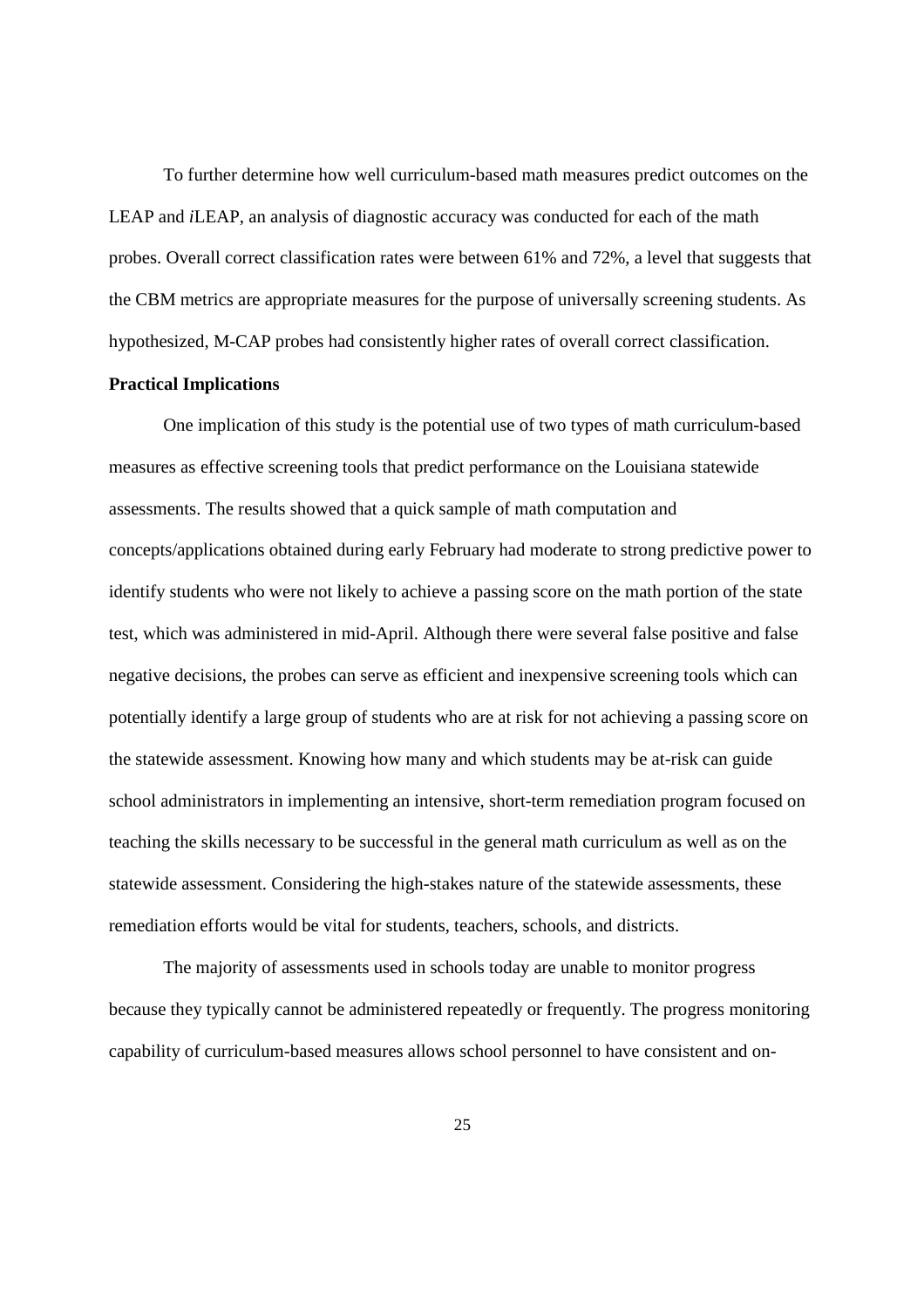going data on the status of their students in regard to state standards, rather than waiting for the return of statewide testing results in late spring.

#### **Limitations**

There are several limitations that affect the degree to which the findings of this study can be applied to various other student populations. First, it is imperative to note that only students who returned parental permission and who assented to participate were eligible for participation. Although it is not confirmed, it is probable that students who volunteered to participate and who displayed responsibility by returning parental permission slips may differ from students who were not willing to participate or were not successful in returning parental consent. For example, a student's awareness that he typically is not successful on math assignments may lead him to decline participation in a study which presents numerous math tasks. And despite the fact there were participants who performed poorly on the curriculum-based measures, the statewide assessment and/or in their math class, it is fairly likely more highly-performing students participated in this study, which does not result a fully representative sample of students.

 Similarly, only students who had complete data sets were included in final data analyses. Unfortunately, there were a number of students who were either absent during the second administration of curriculum-based measures or who initially gave assent and returned parental consent but subsequently withdrew from the study before completing all CBM probes. Such attrition once again limits the representativeness of the final sample.

 Finally, this study was conducted in only three schools across two districts in Louisiana. Although the schools represented very different demographics, it is certainly likely that the results of this study would not be representative of the majority of Louisiana students. Therefore,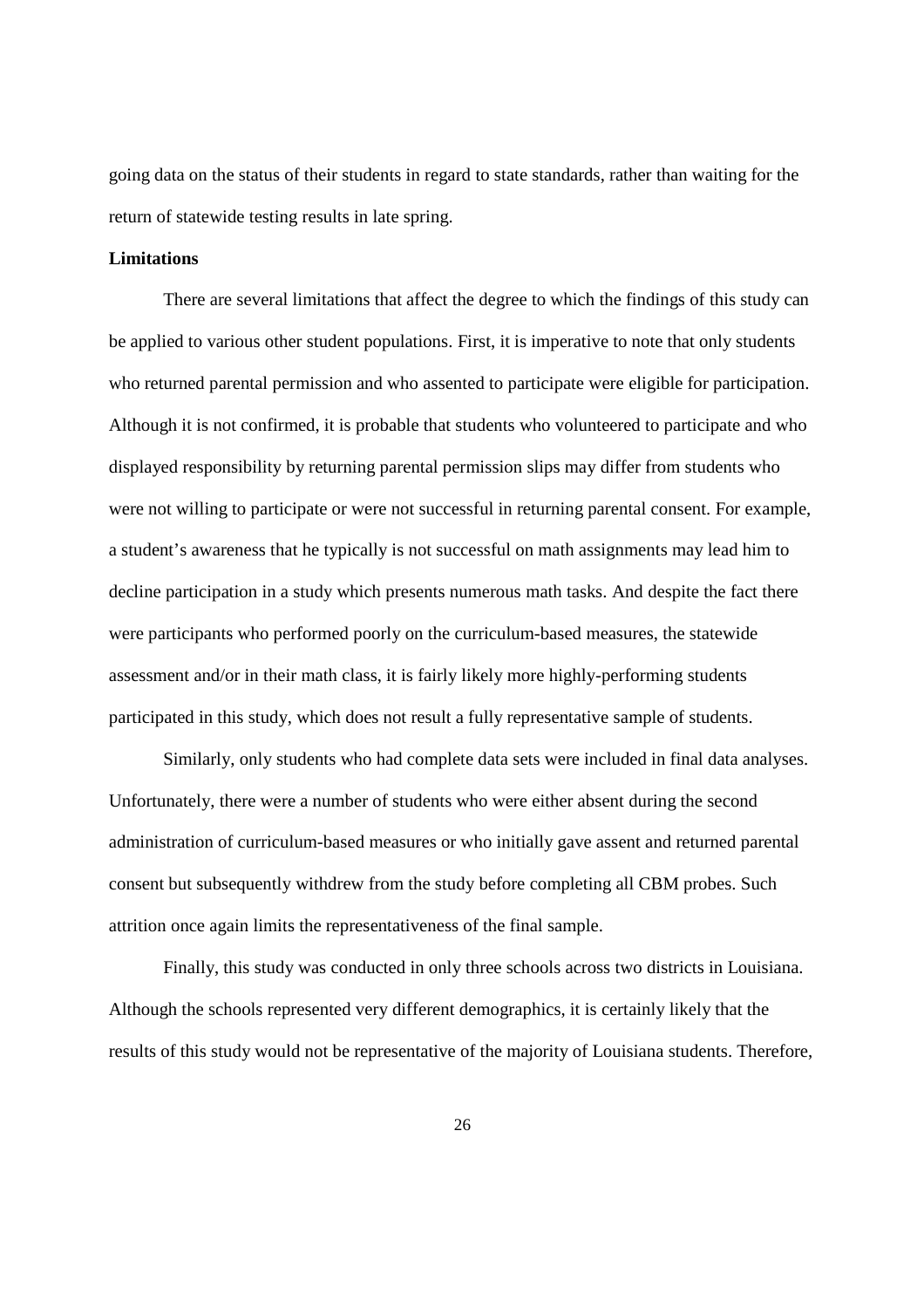additional replications of the methods in this study need to be conducted across other schools and districts in Louisiana in order to obtain more representative results that can be applied statewide.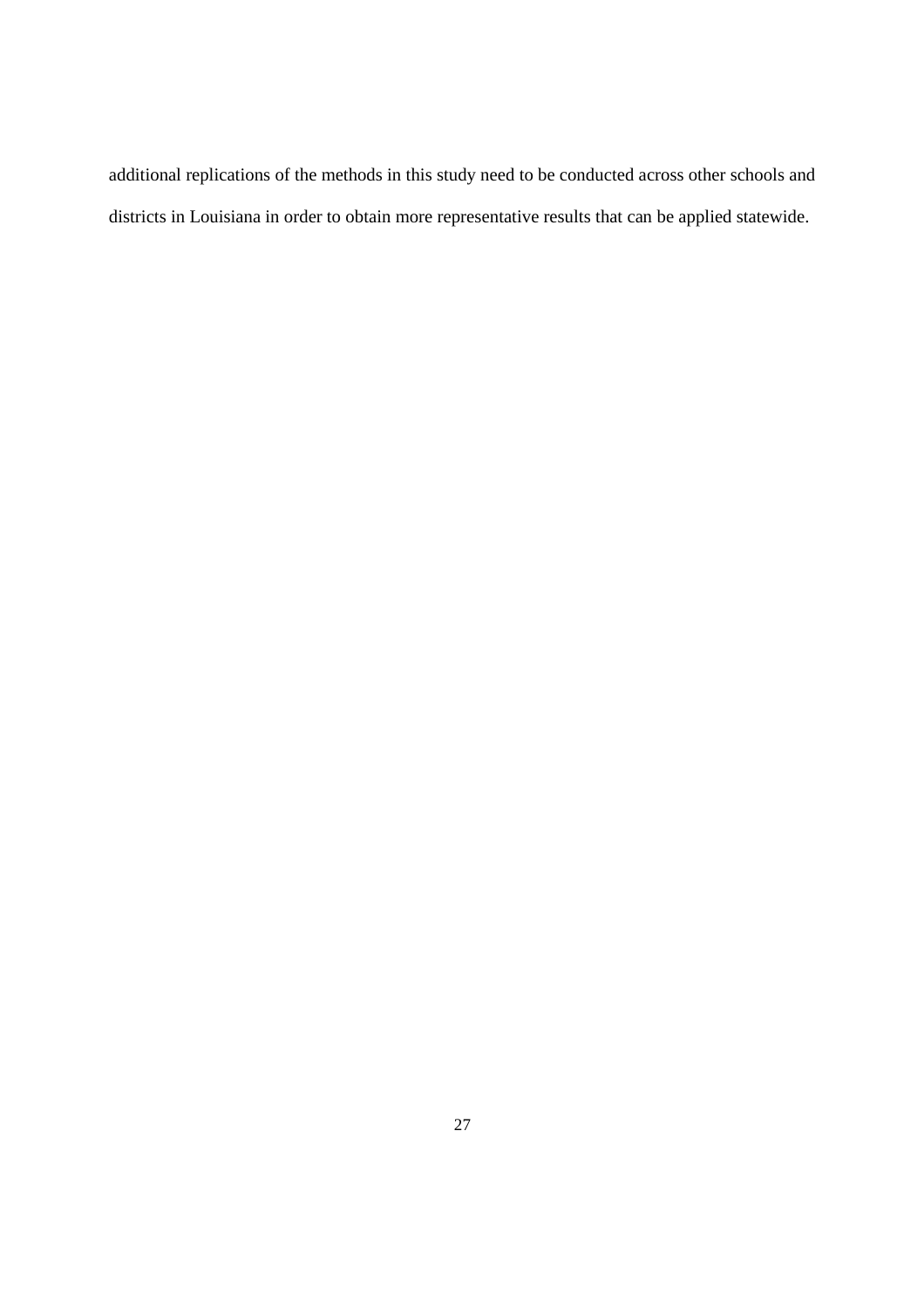#### **CONCLUSION**

Today's schools must show increases in the number of students who are proficient in reading and math each year (NCLB, 2001). The primary accountability tool used to determine whether students are meeting benchmarks is an annual comprehensive evaluation, which has limited utility in that it is a one-time, broad based assessment that fails to provide specific feedback in a timely manner. The outcomes of this research study link one of the political pressures affecting educators today with an evidence-based practice: universal benchmarking using curriculum-based measures.

The results of this study were similar to those found in studies that were conducted in other states, which show that CBM probes can serve as effective screening measures for performance on statewide tests. These types of measures can be administered throughout the academic year to determine where students stand in relation to state standards. Teachers and students can receive crucial feedback at a time when such information can promote necessary changes in instruction. Having an indication of which students are likely to receive a failing grade in math class or on the statewide assessment may motivate educators to provide more intensive services earlier in the school year; in other words, utilizing a screening measure promotes proactive strategies rather than reactive approaches to education, such as waiting for students to fail and then attempting to remediate their difficulties during a repeated grade level.

Discovering the significant relationship between the recently-published AIMSweb M-CAP probes and the Louisiana statewide tests contributes to the knowledge base in conceptual mathematics CBM, an area which lacks empirical investigations. Also, verifying the advantageous contribution of teacher prediction of student test performance in determining future test outcomes substantiates teachers' value and provides practical information for schools.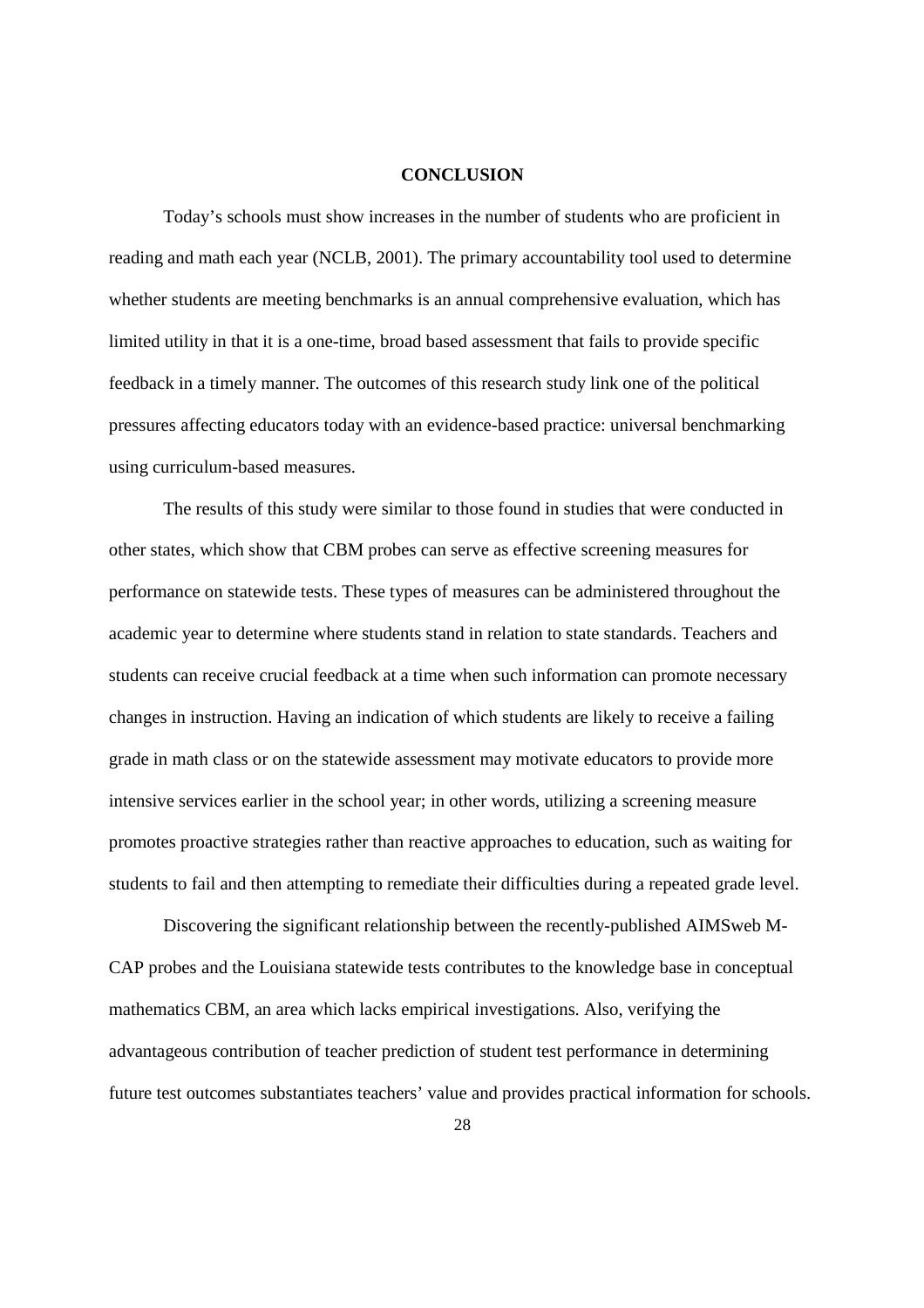Due to the accountability laws currently in place and the ramifications associated with poor test results, it is unlikely that schools and everyone that is a part of them will cease to focus on the outcomes of statewide tests. Thus, it is imperative to utilize tools that have the ability to forecast test performance as well as specify deficits that require remedial instruction, with the ultimate goal of increasing the number of students who perform successfully.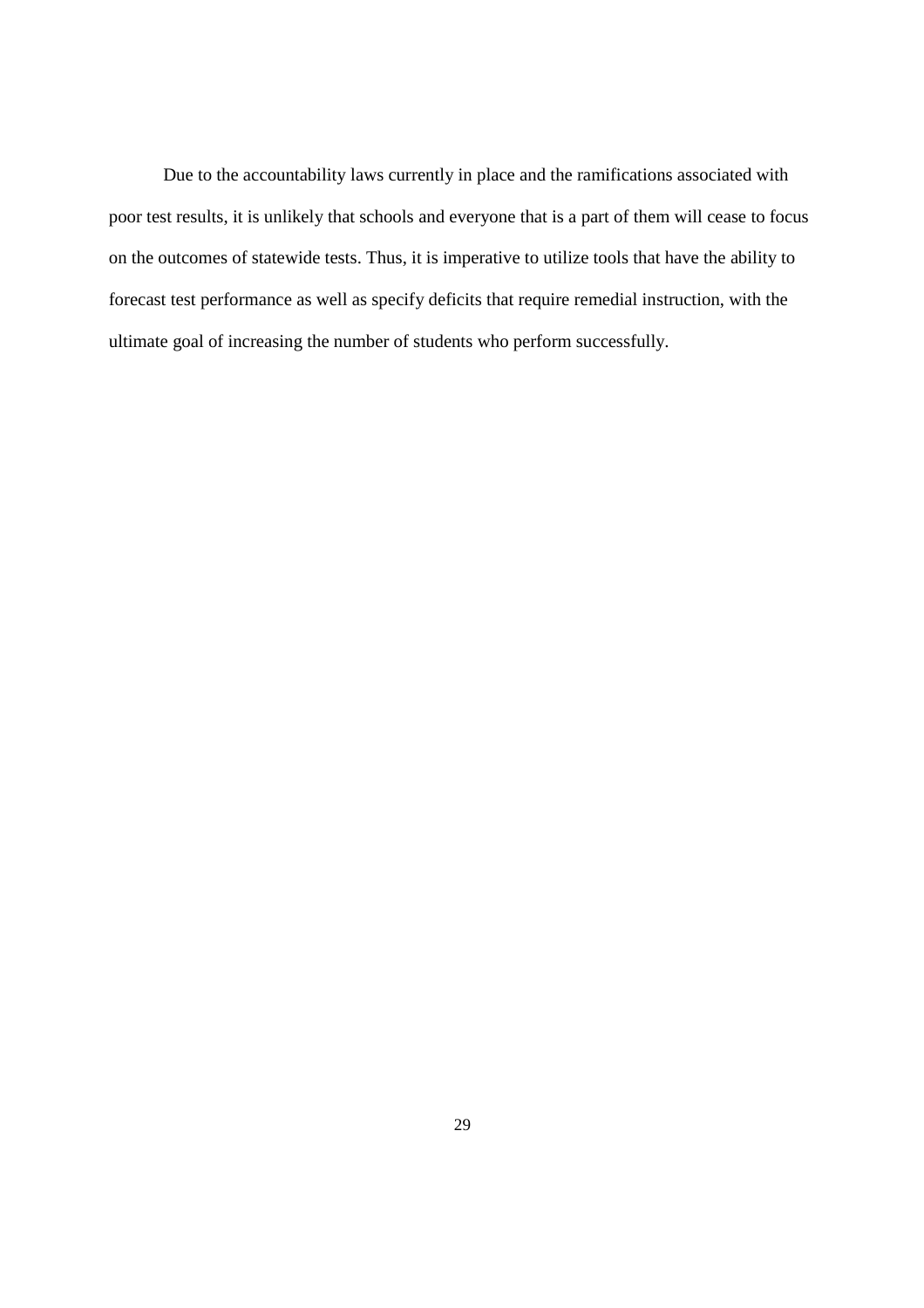#### **REFERENCES**

AIMSweb system. Retrieved from http://www.aimsweb.com

- Barger, J. (2003). *Comparing the DIBELS oral reading fluency indicator and the North Carolina end of grade reading assessment* (Technical Report). Asheville: North Carolina Teacher Academy.
- Braden, J. P. (2002). Best practices for school psychologists in educational accountability: High stakes testing and educational reform. In A. Thomas & J. Grimes (Eds.), *Best practices in school psychology IV* (Vol. 1, pp. 301-320). Bethesda, MD: National Association of School Psychologists.
- Buck, J., & Torgeson, J. (2003). *The relationship between performance on a measure of oral reading fluency and performance on the Florida Comprehensive Assessment Test*  (Technical Report 1). Tallahassee: Florida Center for Reading Research.
- Cizek, G. J., & Burg, S. S. (2006). Addressing test anxiety in a high-stakes environment. Thousand Oaks, CA: Corwin Press.
- Crawford, L., Tindal, G., & Steiber, S. (2001). Using oral reading rate to predict student performance on statewide achievement tests. *Educational Assessment, 7,* 303-323.
- Deno, S. L., Espin, C. A., & Fuchs, L. S. (2002). Evaluation strategies for preventing and remediating basic skill deficits. In M. R. Shinn, H. M. Walker, & G. Stoner (Eds.), *Interventions for academic and behavior problems II: Preventative and remedial approaches* (pp. 213-241). Bethesda, MD: National Association of School Psychologists.
- Faul, F., Erdfelder, E., Lang, A.-G., & Buchner, A. (2007). G\*Power 3: A flexible statistical power analysis program for the social, behavioral, and biomedical sciences. *Behavior Research Methods, 39*, 175-191.
- Foegen, A., Jiban, C., & Deno, S. (2007). Progress monitoring measures in mathematics: A review of the literature. *The Journal of Special Education, 41,* 121-139.
- Fuchs, L. S., & Deno, S. L. (1991). Paradigmatic distinctions between instructionally relevant measurement models. *Exceptional Children, 57,* 488-500.
- Fuchs, L. S., & Fuchs, D. (1999). Monitoring student progress toward the development of reading competence: A review of three forms of classroom-based assessment. *School Psychology Review, 28*, 659-671.
- Fuchs, L. S., Fuchs, D., Hamlett, C. L., Thompson, A., Roberts, P. H., Kubek, P., et al. (1994). Technical features of a mathematics concepts and supplications curriculum-based measurement system. *Diagnostique, 19,* 23-49.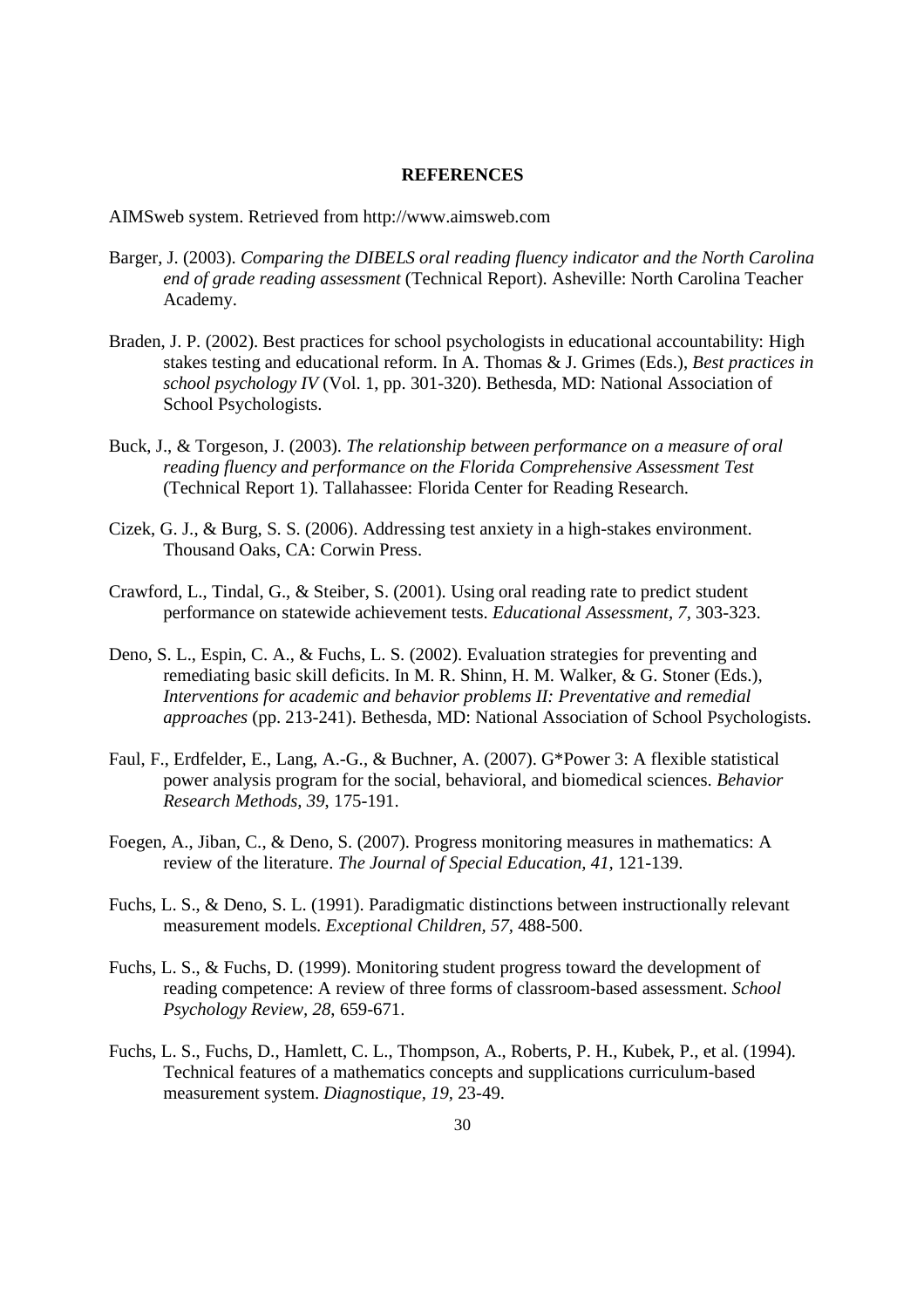- Fuchs, L. S., Fuchs, D., & Zumeta, R. O. (2008). A curricular sampling approach to progress monitoring: Mathematics concepts and applications. *Assessment for Effective Intervention, 33,* 225–233.
- Fuchs, L. S., Hamlett, C. L., & Fuchs, D. (1998). Monitoring basic skills progress: Basic math computation (2nd ed.) [computer program]. Austin, TX: Pro-Ed.
- Fuchs, L. S., Hamlett, C. L., & Fuchs, D. (1999). Monitoring basic skills progress: Basic math concepts and applications (2nd ed.) [computer program]. Austin, TX: Pro-Ed.
- Good, R. H., Simmons, D. C.,& Kame'enui, E. J. (2001). The importance and decision-making utility of a continuum of fluency-based indicators of foundational reading skills for thirdgrade high-stakes outcomes*. Scientific Studies of Reading, 5,* 257-288.
- Hayes, S., Nelson, R., & Jarrett, R. (1987). The treatment utility of assessment: A functional approach to evaluating assessment quality. *American Psychologist, 42,* 963-974.
- Helwig, R., Anderson, L., & Tindal, G. (2002). Using a concept-grounded, curriculum-based measure in mathematics to predict statewide test scores for middle school students with LD. *Journal of Special Education, 36*, 102-112.
- Hintze, J. M., Christ, T. J., & Keller, L. A. (2002). The generalizability of CBM survey-level mathematics assessments: Just how many samples do we need? *School Psychology Review, 31,* 514-528.
- Hintze, J. M., & Silberglitt, B. (2005).A longitudinal examination of the diagnostic accuracy and predictive validity of R-CBM and high-stakes testing. *School Psychology Review*, *34*, 372-386.
- Hosp, M. K., Hosp, J. L., & Howell, K. W. (2007). The ABCs of CBM: A practical guide to curriculum-based measurement. New York, NY: The Guilford Press.
- Jiban, C. L., & Deno, S. L. (2007). Using math and reading curriculum-based measurements to predict state mathematics test performance: Are simple one-minute measures technically adequate? *Assessment for Effective Intervention, 32*, 78-89.
- Jimerson, S. R. (2001). Meta-analysis of grade retention research: Implications for Practice in the 21st century. *School Psychology Review, 30,* 420-437.
- Keller-Margulis, M. A., Shapiro, E. S., Hintze, J. M. (2008). Long-term diagnostic accuracy of curriculum-based measures in reading and mathematics. *School Psychology Review, 37*, 374-390.
- Linn, R. L. (2000). Assessments and accountability. *Educational Researcher, 29*, 4-16.

Louisiana Department of Education. Standards, assessments, and accountability. Retrieved from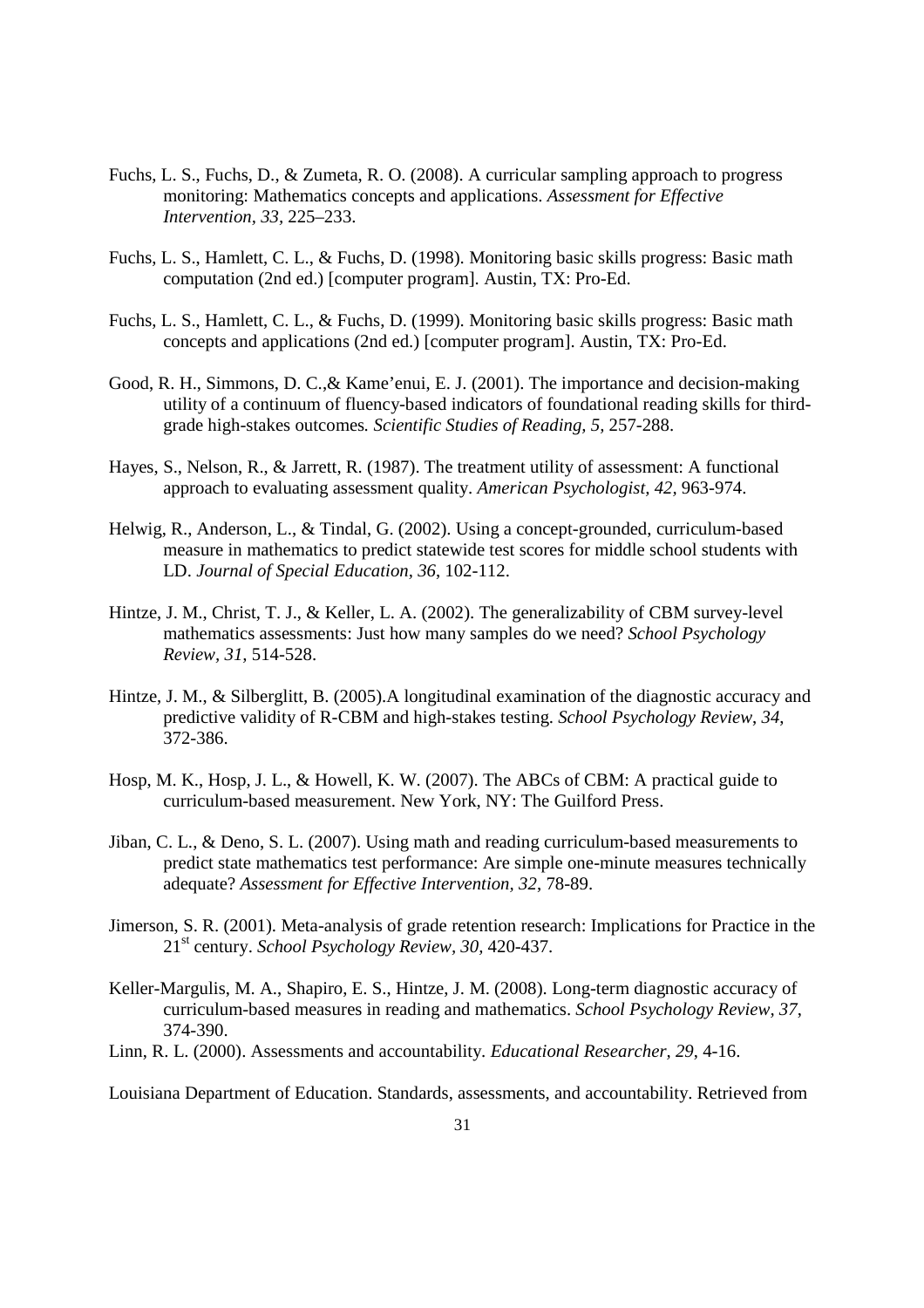http://www.louisianaschools.net

McGlinchey, M. T. & Hixson, M. D. (2004). Using curriculum-based measurement to predict performance on state assessments in reading. *School Psychology Review, 33,* 193-203.

No Child Left Behind (NCLB) Act of 2001. Pub. L. No. 107-110, H.R. 1, 115 Stat. 1425.

- Popham, W. J. (2003). *Test better, teach better: The instructional role of assessment.* Alexandria, VA: Association for Supervision and Curriculum Development.
- Shapiro, E. S., Keller, M. A., Edwards, L., Lutz, G., & Hintze, J. M. (2006). General outcome measures and performance on state assessment and standardized tests: Reading and math performance in Pennsylvania. *Journal of Psychoeducational Assessment, 42,* 19-35.
- Shaw, R., & Shaw, D. (2002). *DIBELS oral reading fluency-based indicators of third grade reading skills for Colorado State Assessment Program (CSAP)* (Technical Report). Eugene: University of Oregon Press.
- Stage, S. A., & Jacobsen, M. D. (2001). Predicting student success on a state-mandated performance-based assessment using oral reading fluency. *School Psychology Review, 30*, 407-419.
- Swets, J. A. (1996). *Signal detection theory and ROC analysis in psychology and diagnostics*. Hillsdale, NJ: Lawrence Erlbaum.
- Swets, J. A., Dawes, R. M., & Monahan, J. (2000). Psychological science can improve diagnostic decisions. *Psychological Science in the Public Interest, 1*, 1-26.
- Thurber, R. S., Shinn, M. R., & Smolkowski, K. (2002). What is measured in mathematics tests? Construct validity of curriculum-based mathematics measures. *School Psychology Review, 31,* 498-513.